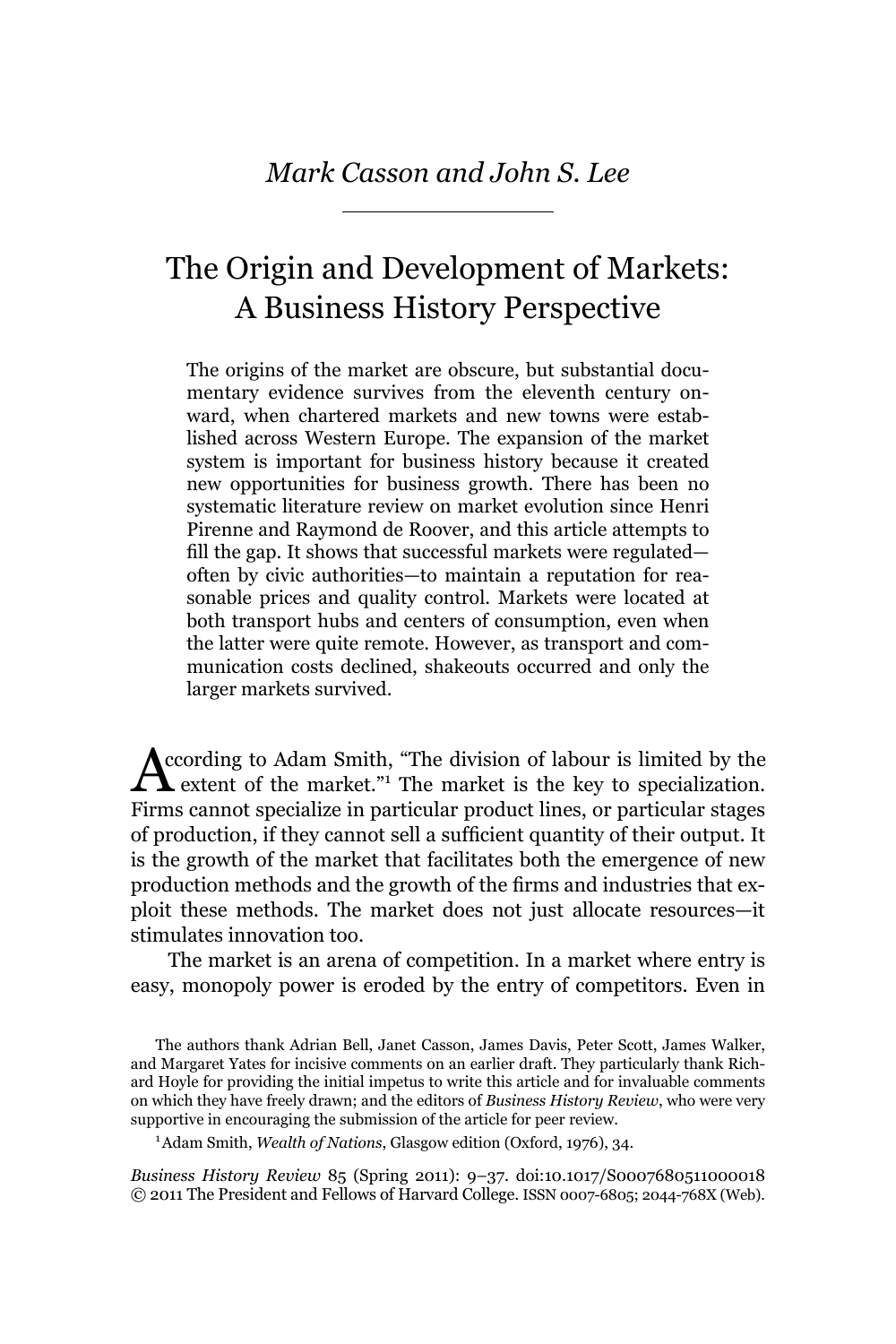innovative high-technology industries, firms circumvent each other's patents, and patents themselves expire. Eventually, the entry of followers may stabilize the market as an oligopoly, in which several firms share the market.

Historical grand narratives of the growth of markets take various forms. Whiggish economic liberals have argued that the dominance of the market represents the "end of history." The growth of international commodity markets in the nineteenth century and the spread of global brands in the second half of the twentieth century, they argue, testify to the vitality and resilience of the market system. Conversely, the collapse of Soviet Communism and the liberalization of Chinese economic policy point to the demise of central planning as a viable alternative to the price system.

Others have argued, however, that the market is merely a device by which powerful economic agents appropriate monopoly rents. These agents may be large corporations, such as the trusts created by the robber barons of the Gilded Age, or powerful trade unions that bargain for a share of business profits for their members.

Discussion of the market reveals not only political divisions among historians, but professional and cultural divisions too. Sociologists and cultural historians emphasize the institutional embeddedness of the market. Trade can be personal as well as impersonal: within a supply chain, for example, transactions between firms may be mediated by personal relations and shared affiliations between the owners and managers involved. Economic historians, by contrast, emphasize the impersonal nature of markets and the opportunities for speculation and arbitrage that they afford. To economic historians, institutional embeddedness generally refers, not to social interaction and shared identity, but to property rights and the law. Efficient commercial law underpins and supports sophisticated contracts, such as forward sales, futures markets, and derivatives. Although speculators may extract profit from markets, they may still benefit customers and suppliers, it is claimed, because they provide them with opportunities for hedging, and they also tend to reduce price differentials between locations (so-called market integration).

Business historians also differ from economic historians on the subject. When analyzing economic progress, many economic historians see markets as central and individual businesses as only incidental. While entrepreneurs may determine the strategies of their businesses, market competition selects the businesses that pursue the most efficient strategies, thereby determining the pattern of business success and failure. Business historians, by contrast, have traditionally seen firms as much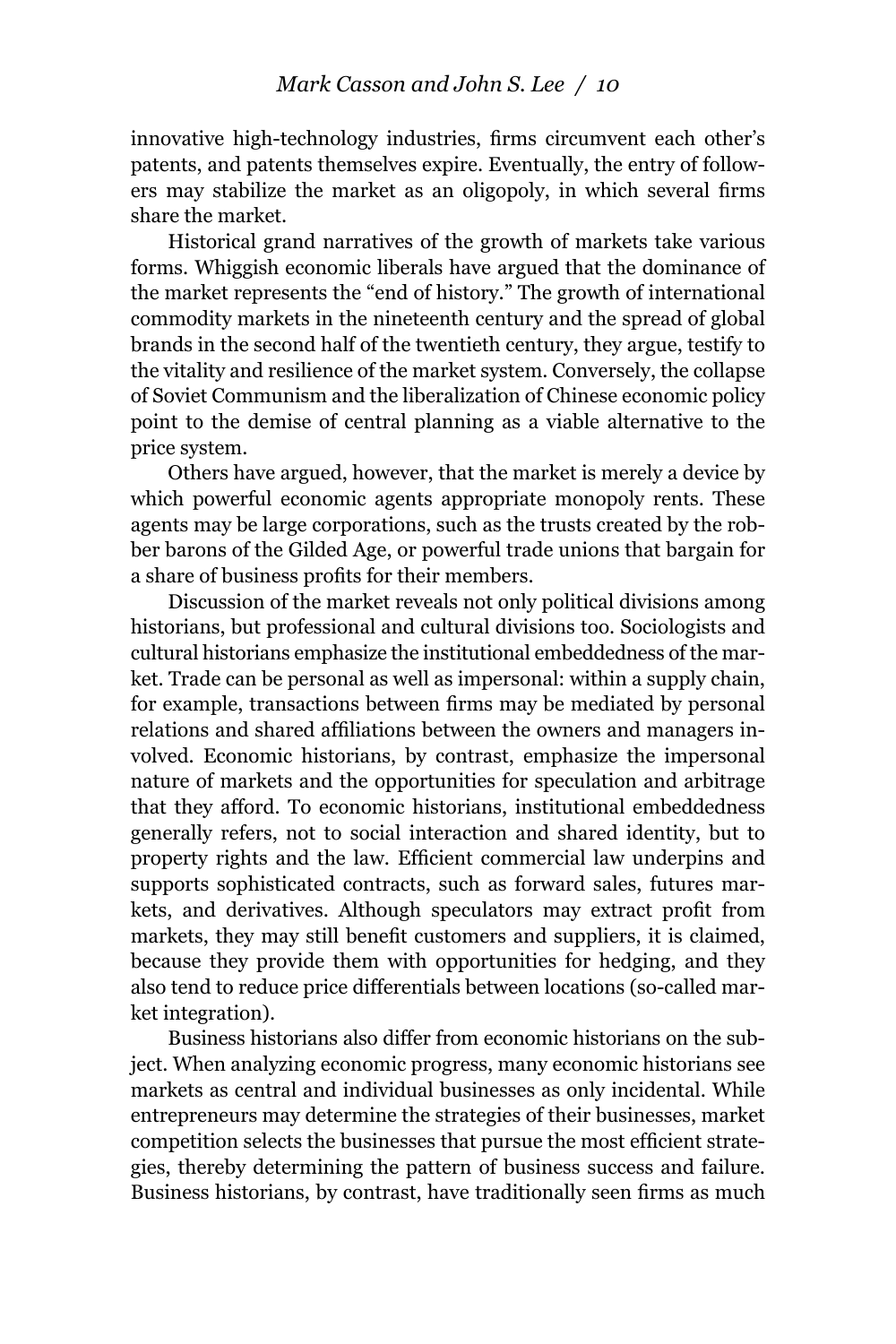more autonomous and markets as mainly responsive to firms. Until 1980, under the influence of Alfred D. Chandler Jr., business history focused heavily on the evolution of the modern corporation.<sup>2</sup> The study of markets was, to some extent, reduced to the study of the marketing activities of large firms—their creation of demand through salesmanship and advertising, and their use of first-mover advantage to gain monopoly power. Since 1980, however, there has been significant convergence between economic and business history, although a considerable gap remains. For example, both economic and business historians have examined the history of antitrust, the regulation of utilities, and the evolution of modern financial markets from broadly similar points of view.<sup>3</sup>

There is, however, a difference in the U.S. and European perspectives on markets within the business history profession. These reflect the political and institutional context in which markets developed. The historical development of markets in the U.S. was strongly linked to the development and refinement of a "free market" ethos.<sup>4</sup> In its populist form, this ethos emphasized the right of any citizen to set up a small business and to enter any market in order to compete with established firms. The federal government intervened in markets in order to protect this right of entry. While it supported U.S. firms in expanding overseas, and sometimes in restricting imports, it did not support their strategies to counter indigenous competition at home.

In Europe, organized markets developed much earlier than in the U.S. As a result, twentieth-century European governments regarded the market as an institutional legacy of the Middle Ages. It was something that, traditionally, could be regulated for a variety of reasons. These included maintaining quality through statutory inspection of goods, and by regulating prices, not only to protect consumers, but also to secure a living for poor producers. Some European governments also regarded markets as being rather feeble at allocating resources, and so they intervened from time to time to promote the rationalization of industries. One consequence of this is that European governments have often promoted cartels, rather than outlawing them, as has been done in the U.S.

<sup>&</sup>lt;sup>2</sup> Alfred D. Chandler Jr., *Strategy and Structure: Chapters in the History of the Industrial Enterprise* (Cambridge, Mass., 1962).

<sup>3</sup> Thomas K. McCraw, *Regulation in Perspective: Historical Essays* (Cambridge, Mass., 1982); Richard H. K. Vietor, *Contrived Competition: Regulation and Deregulation in America* (Cambridge, Mass., 1994). On parallel and complementary approaches to financial markets, see Youssef Cassis, *Capitals of Capital* (Cambridge, U.K., 2010), and Ranald Michie, *The Global Securities Market: A History* (Oxford, 2010).

<sup>4</sup> James Willard Hurst, *Law and Markets in United States History* (Madison, Wisc., 1982).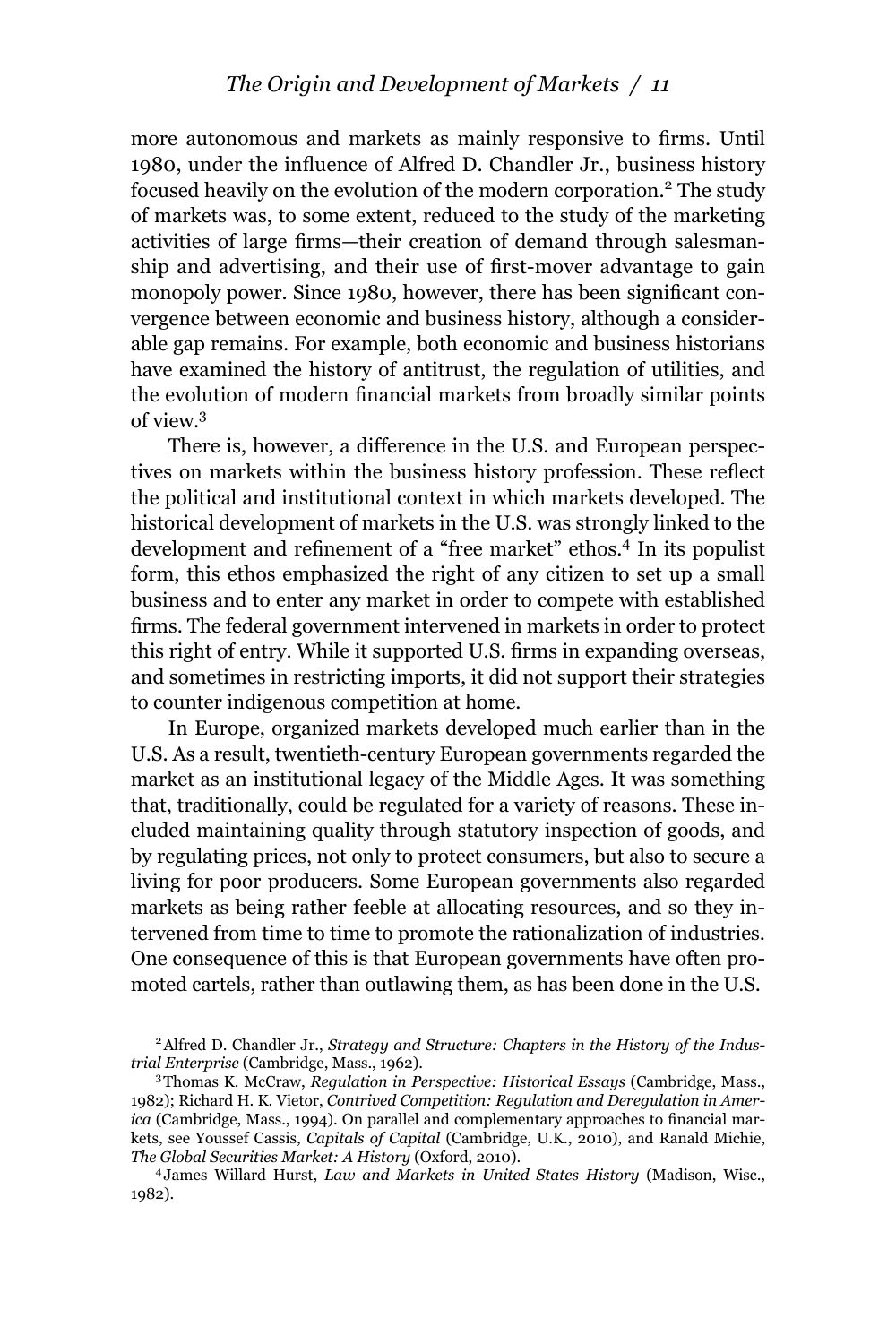# *Mark Casson and John S. Lee / 12*

## Scope of the Article

In this article, we attempt to bridge the gaps between the different disciplines and schools of thought identified above. Our focus on the early history of markets in Europe is appropriate for two reasons: First, because the subject relates to a period before the formal market system began to develop in the U.S., we cover a period for which there is no analogous chronology in U.S. history. It is also a period that is easily misunderstood by business historians—both in the U.S. and Europe who focus exclusively on the modern period. The second reason is that the literature on the early development of markets in Europe has not recently been synthesized in a convenient form. Scholars seeking a synthetic view are forced to rely on classic sources, such as the writings of Henri Pirenne and Raymond de Roover, which obviously do not cover recent research.<sup>5</sup> The sources of relevant literature are, moreover, extremely diverse. Key findings are scattered across numerous books and journals in law, finance, urban studies, regional studies, and agricultural history, as well as economic and business history. It seems that because markets are so politically controversial, and because the sources of information about them are so diverse, modern academics have been deterred from attempting to review the field.

The ambitious nature of the task means that we can only address the most important topics. We therefore focus on product markets, rather than factor markets, thereby ignoring markets for labor and capital. Factor markets have their own special institutional arrangements that is, collective bargaining, stock exchanges—which require detailed discussion in their own right. We survey developments in the U.S. only insofar as they built on earlier developments in Europe—such as the development of mass marketing in the late nineteenth and early twentieth centuries. For reasons of space, we omit markets in Asia, Africa, and the Middle East. Our coverage of marketing innovations ends before the supermarket and the development of e-commerce. The delocalization of markets by the Internet has profound implications for the market system, making it a subject that would be premature to evaluate at this stage.

The earliest evidence for markets is mainly archaeological and comes from Babylon and the early Middle Eastern and Mediterranean empires. The interpretation of these very early sources has proved extremely controversial, as Karl Polanyi and his followers discovered to their cost.<sup>6</sup> A comprehensive set of written records (mainly charters)

<sup>5</sup> Henri Pirenne, *Medieval Cities*, trans. F. D. Halsey (Princeton, N.J., 1925); Raymond de Roover, *The Rise and Decline of the Medici Bank, 1397–1494* (Cambridge, Mass., 1963).

<sup>6</sup> Karl Polanyi, *The Great Transformation* (New York, 1971).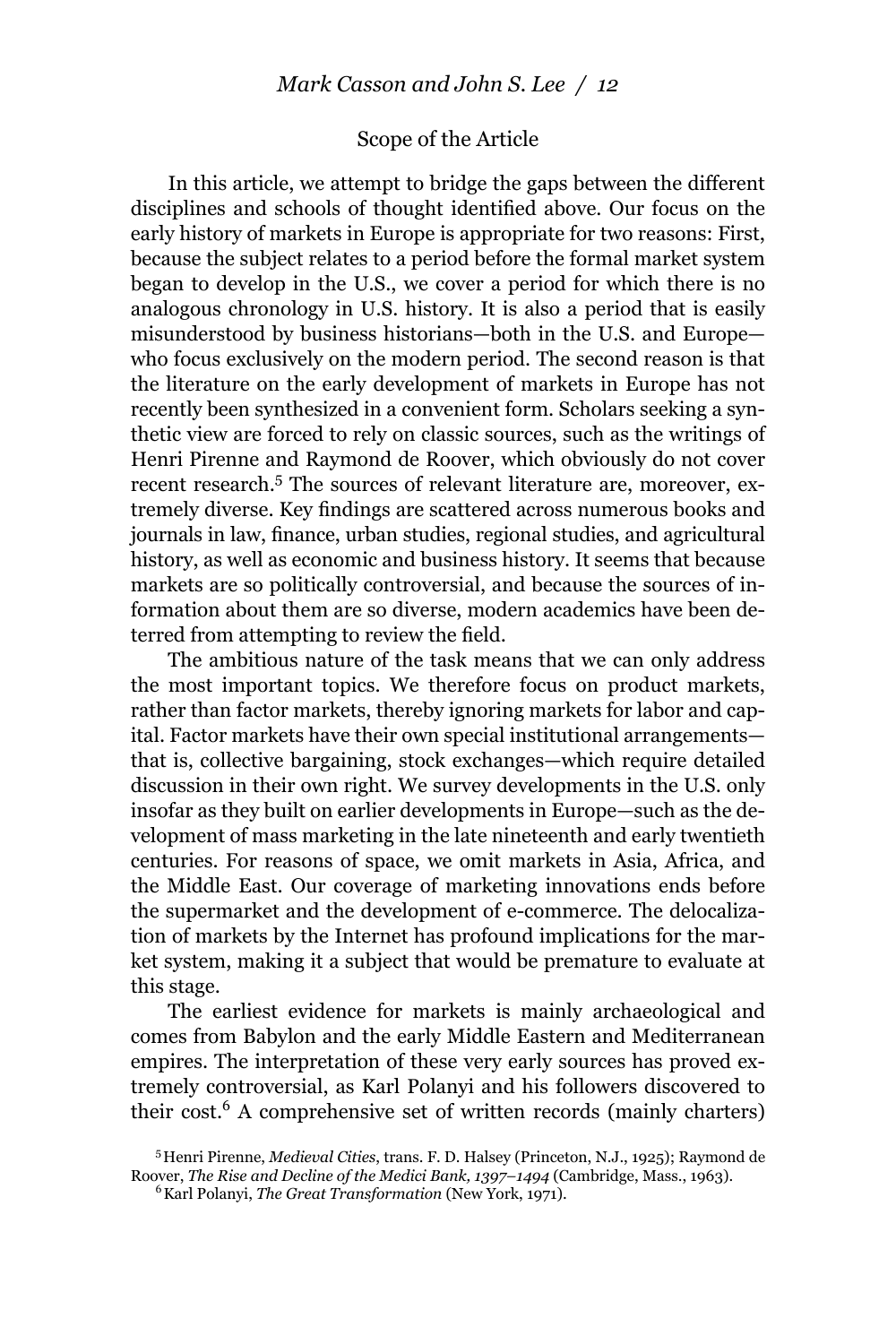appears first in Europe in the eleventh century, and so that is where this account begins. We concentrate on northern Europe, where many of the main developments occurred. We also discuss later developments from the eighteenth century onward, as well as developments in the U.S., but treat the latter more briefly, because they are thoroughly described elsewhere.

We recognize the different ways in which the term "market" is employed in the literature. In economics, the market is often described in abstract terms as an intersection of supply and demand. The play of competitive forces is assumed to generate an equilibrium market price. This raises the question of where the market is actually located and where the people who use the market actually reside. The answers to these questions lead to the concept of the market as a place, serving a particular area in which its participants reside. The participants meet at the market because it is an information hub.

Historically, market behavior has always been governed by rules, although they have been more intrusive for some commodities and in some localities than others. These rules relate to pricing, quality control, freedom of entry, and so on. They are enforced by law, by agreement, and by social convention. They provide reassurance to customers and help to maintain the reputation of the capitalist market system. Today, these rules are most apparent in the case of regulated natural monopolies, such as utilities, but in fact they apply to all markets.

The field of competition may be local, regional, national, or global. Some commodities, such as grain, are easier to standardize, while others, such as high-value textiles, are easier to transport. Throughout recorded history, the costs of exchanging information and transporting goods have followed a downward trend, punctuated by periods of war, protectionism, and natural disaster. As the cost of distance has fallen, so the field of competition has expanded, and goods that were once traded only locally become traded internationally instead.

Long-distance trade stimulates the growth of hubs where routes converge, and where goods are transshipped from one mode of transport to another. Such hubs are natural market centers, but they are also much more. By studying the variety of products available from distant sources, ideas for new products—or new combinations, as Joseph Schumpeter called them—are generated in the minds of traders and their customers.<sup>7</sup> The market acts as a spur to innovation. The bigger the market, and the wider the area it serves, the more profound its innovations are likely to be.

<sup>7</sup> Joseph A. Schumpeter, *Theory of Economic Development*, ed. Redvers Opie (Cambridge, Mass., 1934).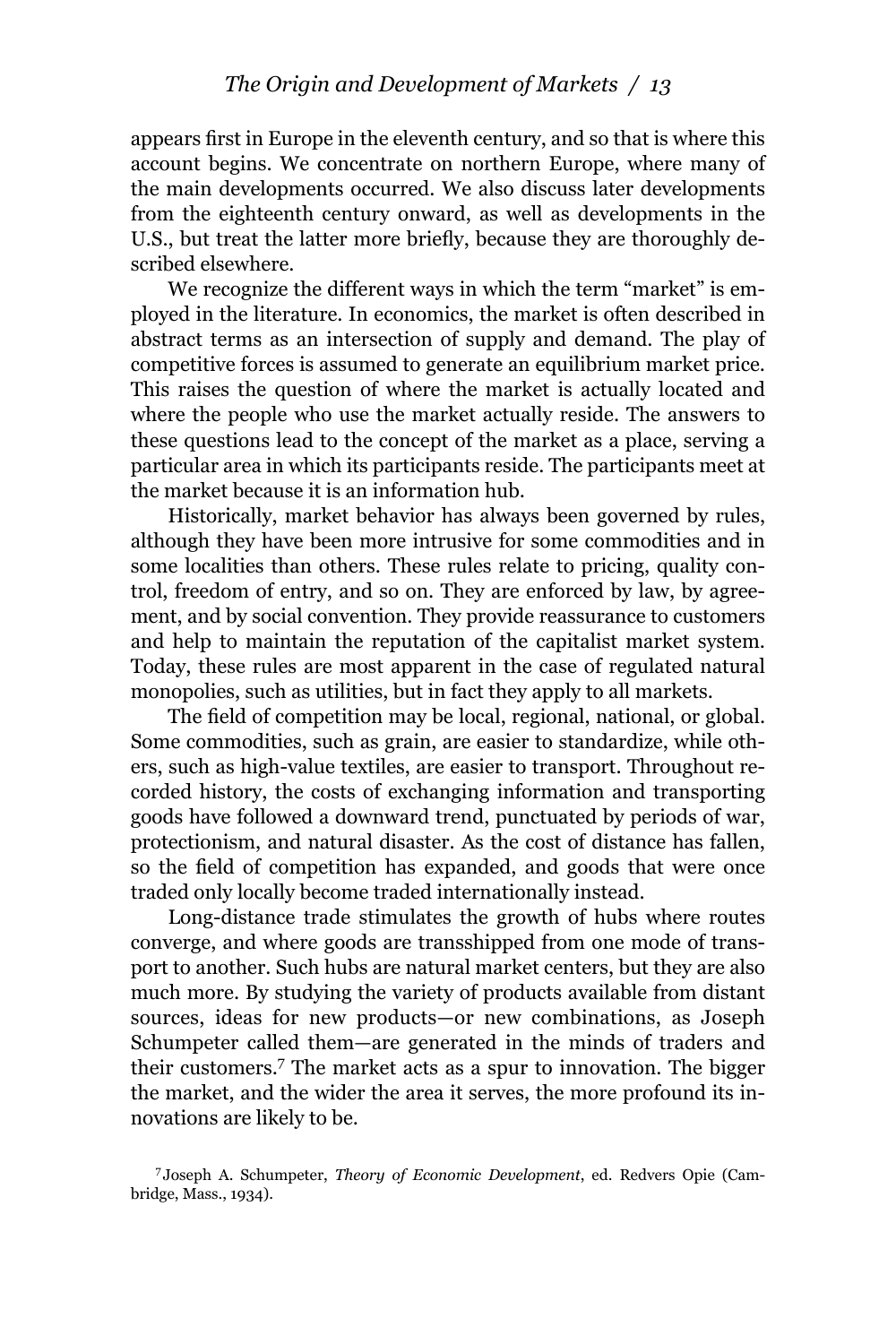Markets may be formal or informal. In a formal market, transactions are transparent and governed by regulations. Formal markets are open regularly at fixed hours for the exchange of a stipulated range of commodities at either the wholesale or retail level. Trust between transactors is based upon trust in the system, rather than (or as well as) personal knowledge. Large transactions may be witnessed, and, if credit is involved, then a record will almost certainly be kept. A formal market is therefore a specialized institution for the facilitation of transactions. It is normally associated with a concentration of transactions at a specific location, such as a marketplace, where infrastructure (e.g., a market hall and surrounding shops, inns, and taverns for refreshment) is provided. By contrast, an informal market can be based at any convenient place, such as the street corner or the doorstep. Informal transactions tend to be small, lightly regulated, dispersed over a range of locations, and dependent on personal trust, rather than on trust in the system.

The development of markets cannot be studied without reference to complementary institutions. In early western Europe, for example, marketplaces often developed close to castles, monasteries, or royal (or aristocratic) residences. These large centers of consumption attracted sellers of goods, including luxuries as well as necessities. As major landowners, the occupants of these establishments often promoted the local market as a speculative business investment. A well-situated market for example, near the bridging point of a river—would stimulate the growth of a town. The town would protect its trading privileges with a charter, in return for which it would normally pay a fee or a fixed annual sum, known as the farm, in lieu of all its revenues. In a selfgoverning town, the local burgesses who had purchased plots from the landowner would regulate the market and collect tolls from which to finance the farm. Local merchants and artisans would be controlled through self-governing guilds, while regulations would be enforced by local officials. It is by synthesizing information from the records of these other institutions that much of the evidence on early markets is compiled.

Formal markets with a statutory or legal basis tend to receive the greatest coverage in the literature. References to the existence of markets and fairs, as well as evidence relating to their operation and regulation, are found in national and local records.8 The disappearance of

<sup>8</sup> Richard H. Britnell, "The Proliferation of Markets in England, 1200–1349," *Economic History Review*, 2nd ser., 34 (1981): 209–21; Samantha Letters, with Mario Fernandes, Derek Keene, and Olwen Myhill, *Gazetteer of Markets and Fairs in England and Wales to 1516* (Kew, Surrey, 2003), available online at the Centre for Metropolitan History Web site: http://www.history.ac.uk/cmh/gaz/gazweb2.html, accessed 5 Dec. 2010; Jessica Dijkman, "Medieval Market Institutions: The Organisation of Commodity Markets in Holland, c.1200– c.1450," PhD diss., University of Utrecht, 2010, 295–314.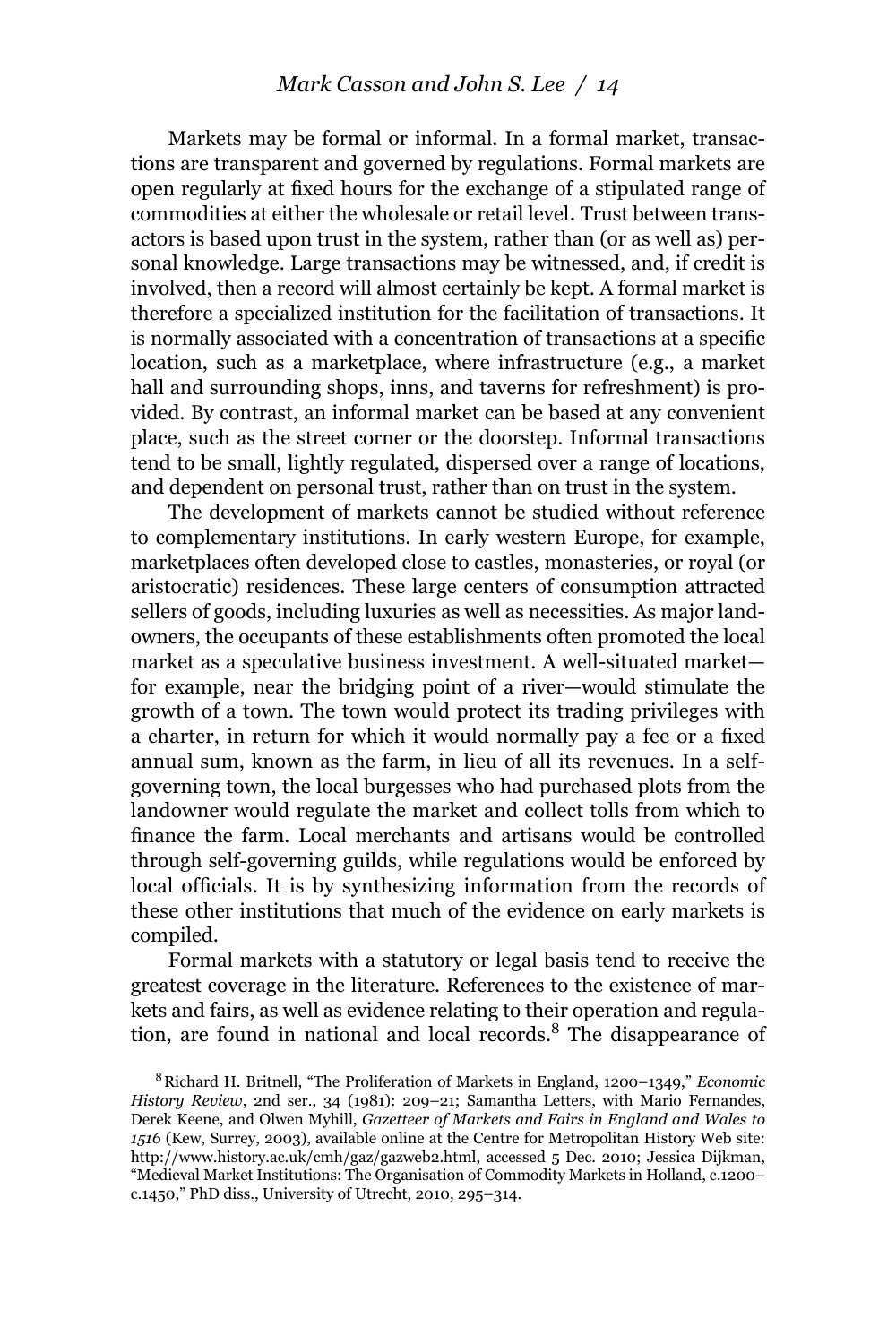these institutions is more difficult to trace, as there are few sources that provide precise dates or reasons for failure. Occasionally, evidence can be found in contemporary descriptions about settlement decline, but more often the researcher is forced to rely on the absence of evidence.<sup>9</sup> Manorial records can provide extensive details about the institutionalized history of trade, but they reveal little about informal marketing networks.10 Records of individuals and businesses, including merchants' accounts and correspondence, and accounts of buyers and sellers, including farming and household accounts, tend to survive for larger institutions. It is much more difficult to trace the activities of peddlers, hawkers, and other petty traders. Private sales, such as those made at the farm gate or at an inn, usually rely on chance references. Despite these deficiencies in the documentary evidence, historians have produced an extensive literature on the evolution of markets, including studies of markets and fairs, shops and informal markets, buyers and sellers, and market regulation.

We have identified five hypotheses from an analysis of the literature, and have examined them in turn in the following sections of this article:

- 1. The development of markets was slow, complex, and not always linear.
- 2. Institutional arrangements, including formal and informal constraints, shaped market development.
- 3. Large-scale consumers have always been a major factor in the growth of markets, although the nature of these consumers has changed over time.
- 4. Competition between market centers, driven by changes in demand and technological advances in transport and communications, leads to the restructuring of marketing networks.
- 5. Informal markets have always played a prominent role in trade.

The results of these examinations are summarized and synthesized in the concluding section where we review the wider significance of market evolution for business and economic history, and consider implications for future research.

# The Slow, Complex Development of Markets

Recent studies of market development have challenged older works that interpreted development essentially in terms of linear progression.

<sup>9</sup> Patrick O'Flanagan, "Markets and Fairs in Ireland, 1600–1800: Index of Economic Development and Regional Growth," *Journal of Historical Geography* 11, no. 4 (1985): 366.

<sup>&</sup>lt;sup>10</sup> Mark Bailey, "Trade and Towns in Medieval England: New Insights from Familiar Sources," *The Local Historian* 29 (1999): 194–211.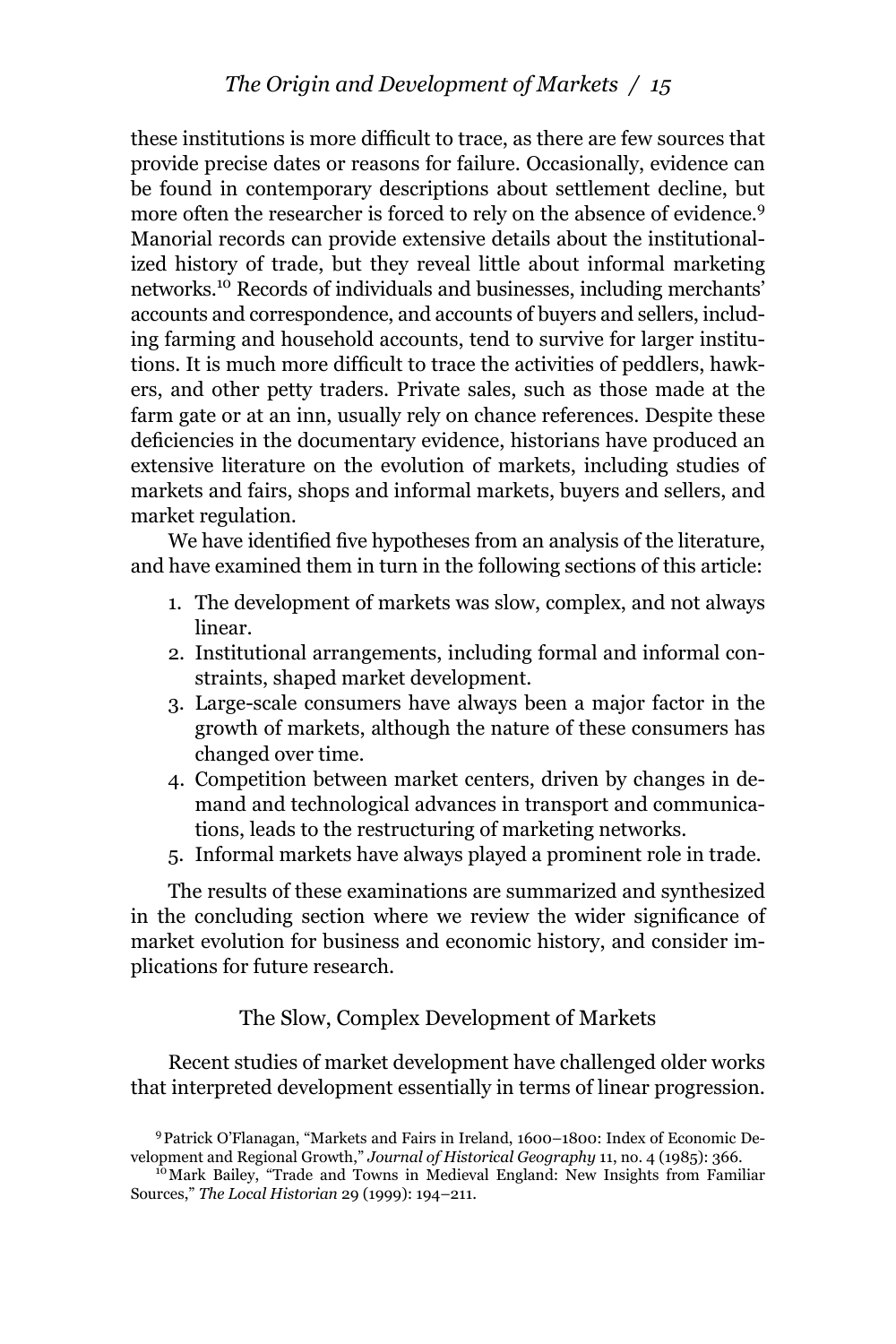Traditional explanations for the growth of markets, based on the commercialization hypothesis, argued that economic progress and urbanization transformed primitive, local, and fragmented marketing outlets, such as fairs, markets, and itinerant tradesmen, into large-scale, integrated, and modern facilities, such as fixed shops. Older works, which tended to focus on the largest cities and leading merchants, have now been balanced by more recent research on smaller urban centers and humbler traders. There is now a greater emphasis on interrelations among local, regional, national, and international marketing networks, as explained below.<sup>11</sup>

The period 1050–1330 saw a remarkable multiplication and spatial diffusion of formal markets and fairs throughout Europe, accompanying growing population, production, and exchange. Markets in this period are easier to identify in regions where they were a distinct franchise, such as England, and were consequently widely documented, than in areas where they were more closely entwined in a complex series of rights, such as Italy and southern France. In England, markets and fairs were granted by the Crown, and the process of securing a grant required a jury to determine whether the proposal would be to the detriment of the Crown or other holders of existing rights within a county. The risk of being prosecuted for an unlicensed market led English landlords to apply for licenses for minor trading institutions that would probably not have needed a charter in other parts of Europe. Even so, the creation of markets, often associated with new towns where agricultural surpluses were exchanged for manufactured goods and services, occurred in areas as diverse as Poland, the Iberian Peninsula, Gascony, Scotland, and Ireland.<sup>12</sup>

Complementing the rapid expansion of formal markets for local produce between the twelfth and fourteenth centuries was a similar growth in the number of fairs providing outlets for longer distance and higher-value trade. Fairs were usually held annually, and as many had their origins in church festivals, the dates were often tied to the dedication of the local church. The large crowds on these feast days provided potential customers and opportunities for trade, and fairs also served

<sup>11</sup> Bruno Blondé, Peter Stabel, Jon Stobart, and Ilja Van Damme, "Retail Circuits and Practices in Medieval and Early Modern Europe: An Introduction," in *Buyers and Sellers: Retail Circuits and Practices in Medieval and Early Modern Europe*, ed. Bruno Blondé et al. (Turnhout, Belgium, 2006), 7–30; Wendy Thwaites, "Farmers, Markets and Trade in England, 1200–1900," *The Local Historian* 37 (2007): 76–98.

<sup>12</sup> Richard H. Britnell, "Local Trade, Remote Trade: Institutions, Information, and Market Integration, 1050–1330," in *Fiere e mercati nella integrazione delle economie europee, secc. XIII–XVIII*, ed. Simonetta Cavaciocchi (Florence, 2001), 185–89; R. W. Hoyle, "New Markets and Fairs in the Yorkshire Dales, 1550–1750," in *Post-medieval Landscapes*, ed. P. S. Barnwell and Marilyn Palmer (Macclesfield, 2007), 94.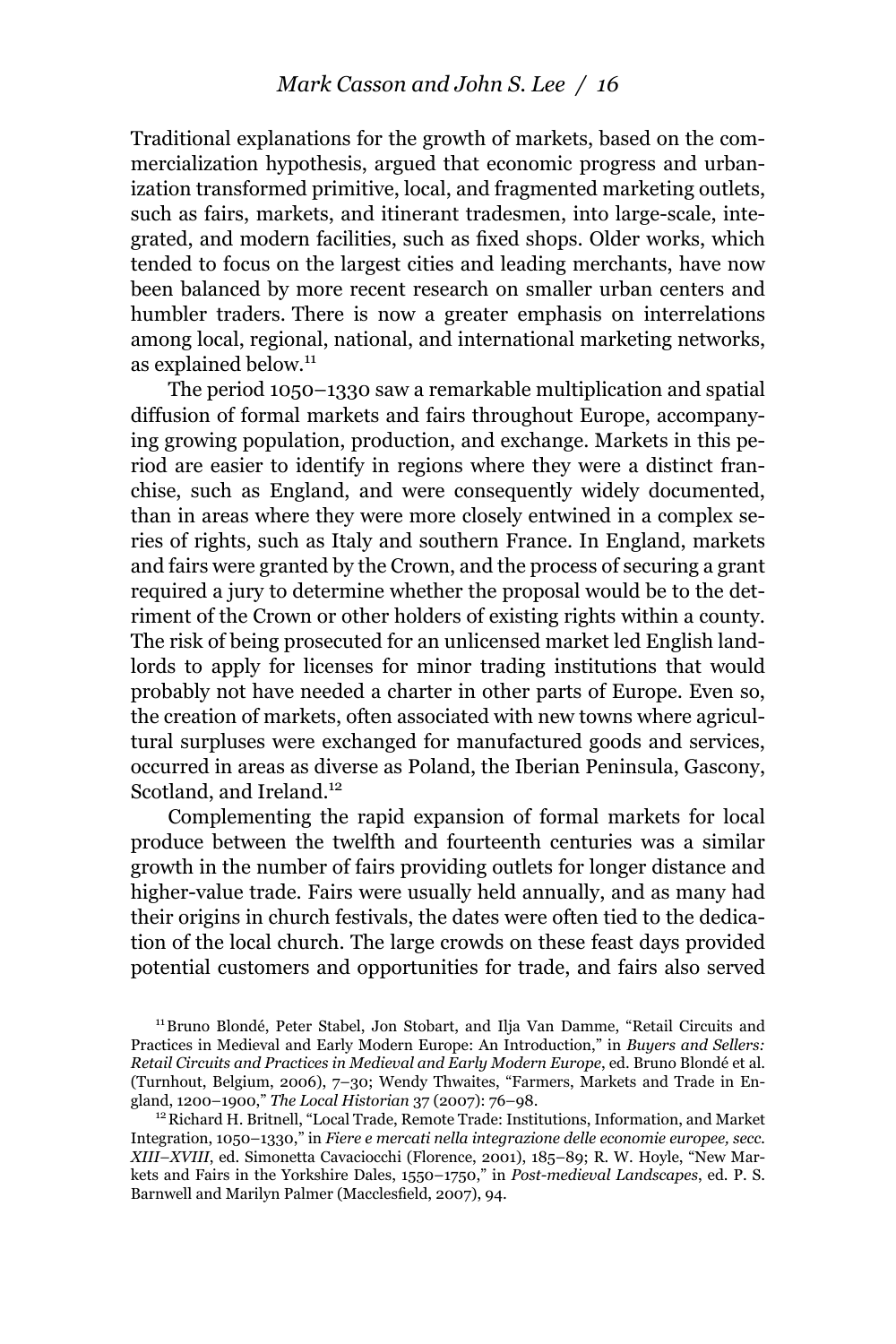as social occasions. Fairs ranged from small local affairs to regional, national, and international events. Four cycles of international fairs developed in Champagne, eastern England, Flanders, and along the lower Rhine during the twelfth century.

Fairs provided supplies of high-value commodities to economies where demand for such commodities was fairly low, and where shopkeepers could not generally afford the outlay involved in stocking goods on a permanent basis. As demand grew from the later thirteenth century, however, some of these high-value commodities became available through shops.<sup>13</sup>

Shops had higher overhead costs, but they offered a permanent site of exchange and a continuous relationship between the vendor and consumer. The traditional view, articulated by James Jeffreys, that modern retailing was defined by the emergence of fixed shops, replacing markets, fairs, and itinerant tradesmen, is not supported by the evidence of preindustrial retailing.14 Distinctions between markets and shops were not always clear cut. Shops (fixed or enclosed retail outlets) could be found both within and outside the marketplace, and the presence of fixed retailers and wholesalers could blur distinctions between what was traded inside and outside markets.<sup>15</sup> Shops, often forming centers of production (or "workshops") and family dwellings of artisans, were characteristic of even the smallest towns by 1300. In prime trading areas though, where space was most valuable, shops could be solely retail enterprises. In the thirteenth and early fourteenth centuries, in the Cheapside district of London, shops were commonly less than two meters by three meters in floor area. Behind such shops, "selds" were often found—bazaar-like structures, set back from the street. Many trading practices, including strategies for attracting customers and displaying goods, as well as social practices associated with shopping, were well established by this period.<sup>16</sup>

The scope of markets expanded steadily from the fifteenth through to the seventeenth century. There were periods of rapid expansion, linked to the expansion of credit and the growth of international and interregional trade, but there were also periods of stagnation or contraction connected with wars, famines, and political instability.

13 Steven A. Epstein, *An Economic and Social History of Later Medieval Europe, 1000– 1500* (Cambridge, U.K., 2009), 81–83; Ellen Moore, *The Fairs of Medieval England: An Introductory Study* (Toronto, 1985); B. J. P. van Bavel, *Manors and Markets: Economy and Society in the Low Countries, 500–1600* (Oxford, 2010), 221–24.

14 James B. Jeffreys, *Retail Trading in Britain, 1850–1950* (Cambridge, U.K., 1954).

15 Colin Smith, "The Wholesale and Retail Markets of London, 1660–1840," *Economic History Review* 55 (2002): 35.

16 Derek Keene, "Sites of Desire: Shops, Selds and Wardrobes in London and Other English Cities, 1100–1550," in *Buyers and Sellers: Retail Circuits and Practices in Medieval and Early Modern Europe*, ed. Bruno Blondé et al. (Turnhout, Belgium, 2006), 125–53.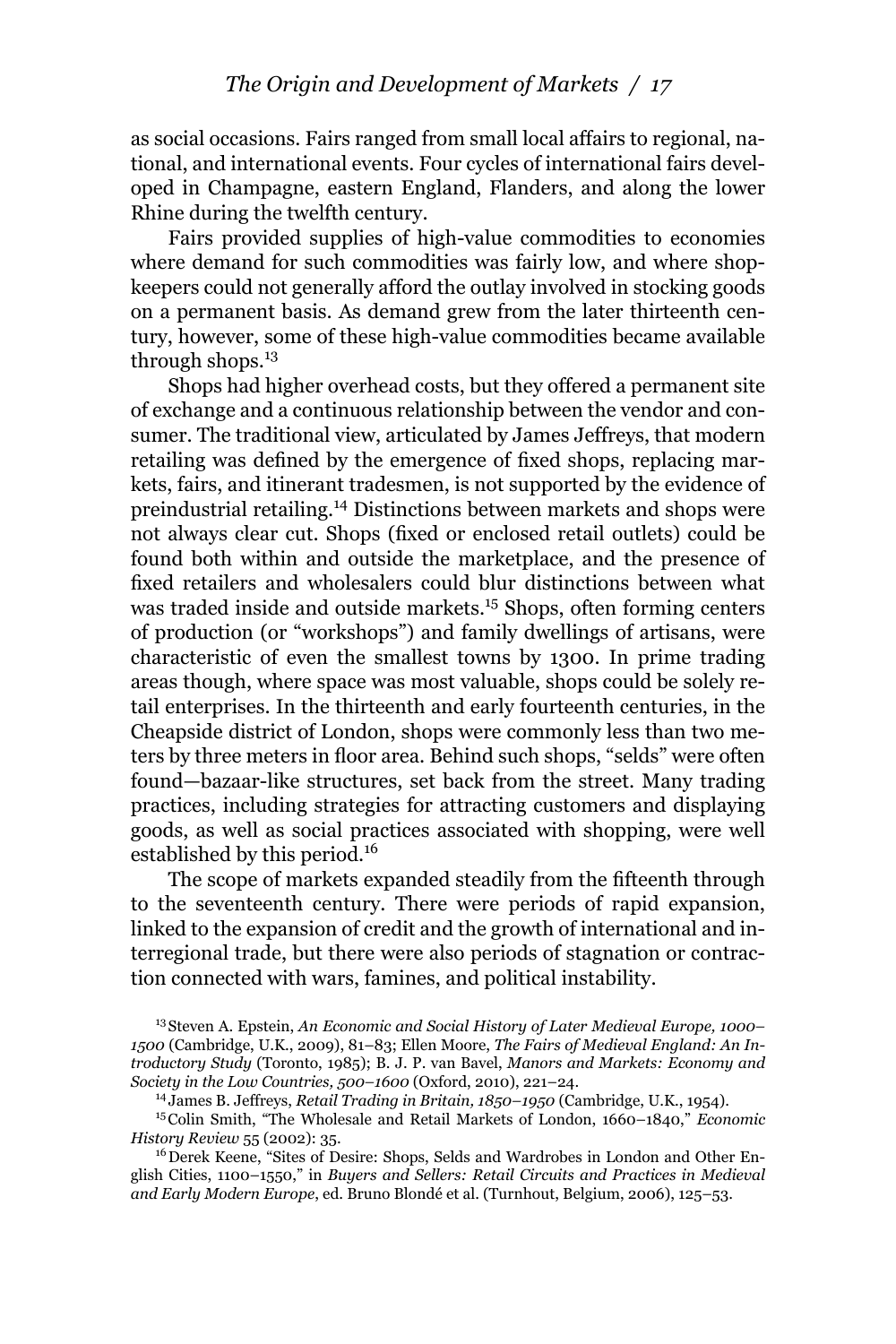Major developments in retailing occurred in European cities during the eighteenth century as incomes rose and fashionable consumer goods became available. Shops were increasingly well lit and furnished with glass windows and large counters, and advertising was used to promote the latest fashions. By the mid-eighteenth century, retailers were tending to specialize in shops selling items of a particular kind or function, and they made use of increasingly sophisticated marketing strategies, including advertising, fixed prices, offers of goods at cheaper rates through warehouses or loss leaders, and the display of branded goods. Shops for food and clothing also increased: the number of food shops doubled in Venice in the seventeenth and eighteenth centuries.<sup>17</sup> In smaller British towns, by the late eighteenth century fixed shops provided a range of foodstuffs and consumer goods. Selby in the West Riding of Yorkshire, with a population of around 1,800 in 1788, probably had between forty and fifty shops, which included apothecaries, druggists, butchers, grocers, as well as a hatter, linen draper, milliner, and saddler.18 Petty shopkeeping developed even in remote areas like Penmorfa in north Wales, fifteen miles from the nearest market town.<sup>19</sup>

The open public market, while undergoing change, remained an important part of the early modern economy. In some economically less developed areas, the network of markets continued to expand, as in the Pennine area of northern England, and in Scotland and Ireland, where the first half of the seventeenth century saw almost five hundred patents granted for markets and fairs, which supported the sale of local agricultural produce.20 Markets continued to be integral components of urban economies, such as those of London, which adapted incrementally as demand from the capital drove the expansion of inland and coastal trade. Wholesale and specialist markets grew, and middlemen took on an increasing role.<sup>21</sup>

The advent of mass production, however, required a more efficient and expansive retail system than small shopkeepers or public markets and fairs could offer. Growing consumer demand, a greater volume of

<sup>17</sup> Christina Fowler, "Changes in Provincial Retail Practice during the Eighteenth Century, with Particular Reference to Central–Southern England," *Business History* 40 (1998): 37– 54; Peter Clark, *European Cities and Towns, 400–2000* (Oxford, 2009), 151–52.

18 Roger A. Bellingham, "Retailing at Selby in the Late Eighteenth Century," *Yorkshire Archaeological Journal* 74 (2002): 227, 231.

19 Hoh-Cheung Mui and Lorna H. Mui, *Shops and Shopkeeping in Eighteenth-century England* (London, 1989), 216–19.

20 Alan Everitt, "The Marketing of Agricultural Produce, 1500–1640," and John Chartres, "The Marketing of Agricultural Produce, 1640–1750," in John Chartres, ed., *Chapters from the Agrarian History of England and Wales*, vol. 4: *Agricultural Markets and Trade, 1500– 1750* (Cambridge, U.K., 1990), 16–29, 160–71; Hoyle, "New Markets and Fairs"; O'Flanagan, "Markets and Fairs," 364–78.

21 Smith, "The Wholesale and Retail Markets of London."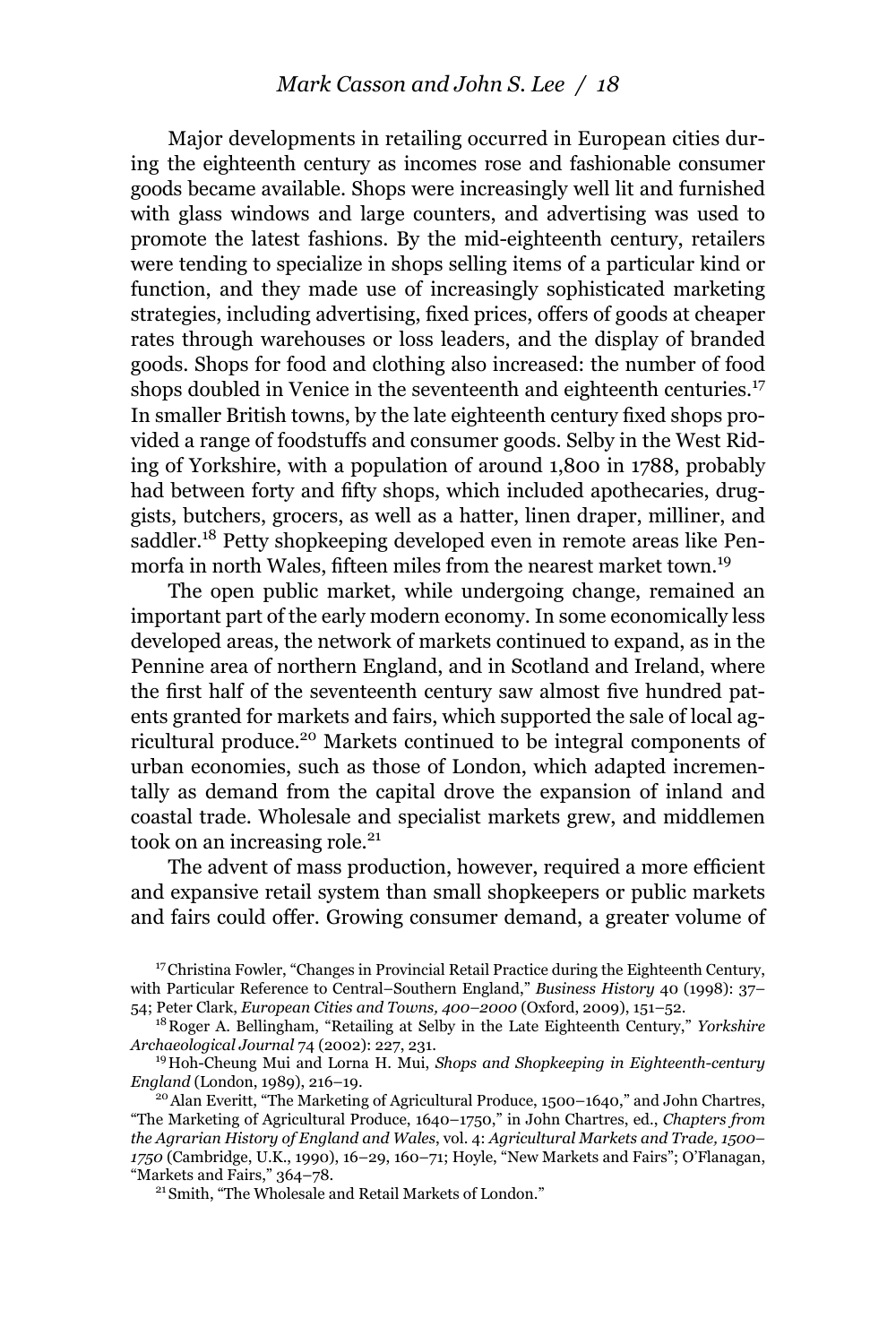products, and new products, such as ready-to-wear clothing, led to new forms of marketing, like the department store. These stores, which opened in the largest European cities from the later nineteenth century onward, like Le Bon Marché in Paris, the world's largest department store by 1906, have been seen as pioneering modern retailing techniques. They had large, brightly lit and elaborately dressed windows and sophisticated advertising and sales promotions.<sup>22</sup> However, many of the revolutionary retail techniques attributed to the department store —window shopping, the use of seductive displays and interior design, and shopping as a social activity—were a feature of large-scale shops in the eighteenth century. The desire of retailers to market their goods through sophisticated display, and the eagerness of customers to engage in shopping as a social and leisure activity, were important aspects of continuity. What changed in the nineteenth century were the scale, the levels of capitalization, the volume and type of goods displayed, and the customer base, which became mainly middle-, rather than uppermiddle class.<sup>23</sup>

Wholesale marketing networks were also transformed by these developments. During the first half of the nineteenth century, wholesaling in the U.S. grew more rapidly than manufacturing or retailing as markets increased geographically and commodities became more specialized. As producers grew larger, they became more dependent on wholesalers, who sold over increasing distances to a growing number of markets. But later in the century, the growing size of retailing outlets through the department store, specialty outlet, and chain store had the opposite effect. Retailers selling very large quantities of single lines tried to buy directly from the producer, bypassing wholesale dealers altogether.<sup>24</sup>

Marketing networks of second-hand goods have only recently been considered by historians. In eighteenth-century England, almost the full range of durable goods could be purchased, some through specialized second-hand dealers, some through retailers also selling new products, and others from auctions or directly from owners. There was a thriving second-hand trade in clothes, catering for a second tier in consumer demand. Flexible marketing practices, including barter and exchange, ensured that these sales reached a wider market than cash sales

24 Harold Barger, *Distribution's Place in the American Economy since 1869* (Princeton, 1955), 69–71.

<sup>22</sup> Clark, *European Cities*, 266–67; Michael B. Miller, *The Bon Marché: Bourgeois Culture and the Department Store, 1869–1920* (London, 1981).

<sup>&</sup>lt;sup>23</sup> Claire Walsh, "The Newness of the Department Store: A View from the Eighteenth Century," in *Cathedrals of Consumption: The European Department Store, 1850–1939*, ed. Geoffrey Crossick and Serge Jaumain (Aldershot, 1999), 46–71.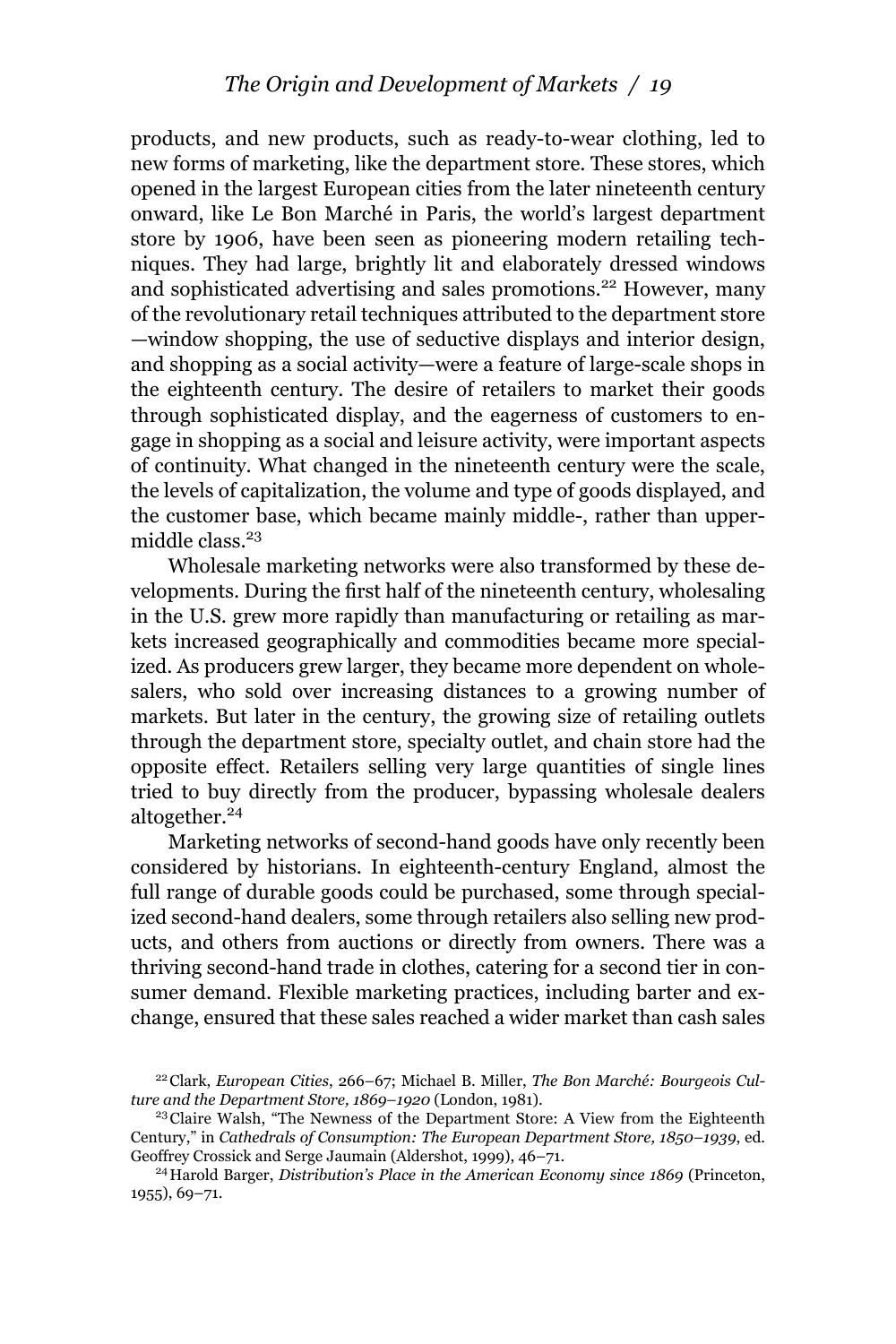alone.25 Although evidence for the medieval period is more fragmentary, there appears to have been an active second-hand market that included sellers of used clothes and furs and craftsmen who recycled and mended old wares.<sup>26</sup>

## Institutional Arrangements Shaping Market Development

Douglass North described how institutions "structure incentives in human exchange" through the formal constraints of laws, regulations, and contracts, as well as informal constraints, such as social norms, customs, and moral values. The institutional framework within which market exchange took place determined to a large extent the risks, opportunities, and costs of marketing.<sup>27</sup>

The development of markets in medieval Europe between 1050 and 1330 was accompanied by growing regulation. Market authorities sought to secure low food prices for consumers, prevent monopolies, and protect local privileges. They restricted the location and timing of trading. Priority was given to consumers over producers, such as bakers and brewers, and burgesses often had some claim on incoming supplies at an agreed-upon public price, albeit a price that was sensitive to supply and demand. Although access to the public market was rarely a strict monopoly of urban freemen or guild members, foreigners (those who were not local residents) were often discriminated against, and freemen were given preferential treatment. In fourteenth-century Ghent, for example, foreign traders had to wait until noon before they could buy wool.28 Market authorities also attempted to regulate supplies and acted against those who attempted to restrict goods or fix prices. They prohibited the interception of goods before they reached the market, a practice known as forestalling, and they controlled the buying and then reselling of goods in the same market, a practice known as "regrating."

25 Jon Stobart, "Clothes, Cabinets, and Carriages: Second-hand Dealing in Eighteenth Century England," in *Buyers and Sellers: Retail Circuits and Practices in Medieval and Early Modern Europe*, ed. Bruno Blondé et al. (Turnhout, Belgium, 2006), 225–44; Donald Woodward, " 'Swords into Ploughshares': Recycling in Pre-Industrial England," *Economic History Review* 38 (1985): 178–79; Beverly Lemire, "Consumerism in Preindustrial and Early Industrial England: The Trade in Secondhand Clothes," *Journal of British Studies* 27 (1988): 1–24; Miles Lambert, " 'Cast-off Wearing Apparell': The Consumption and Distribution of Second-hand Clothing in Northern England during the Long Eighteenth Century," *Textile History* 35 (2004): 1–26.

26 James Davis, "Marketing Second-hand Goods in Late Medieval England," *Journal of Historical Research in Marketing* 2 (2010): 270–86.

27 Douglass C. North, *Institutions, Institutional Change, and Economic Performance* (Cambridge, U.K., 1990).

28 Peter Stabel, "Markets and Retail," in *Fiere e mercati nella integrazione delle economie europee, secc. XIII–XVIII*, ed. Simonetta Cavaciocchi (Florence, 2001), 803–9.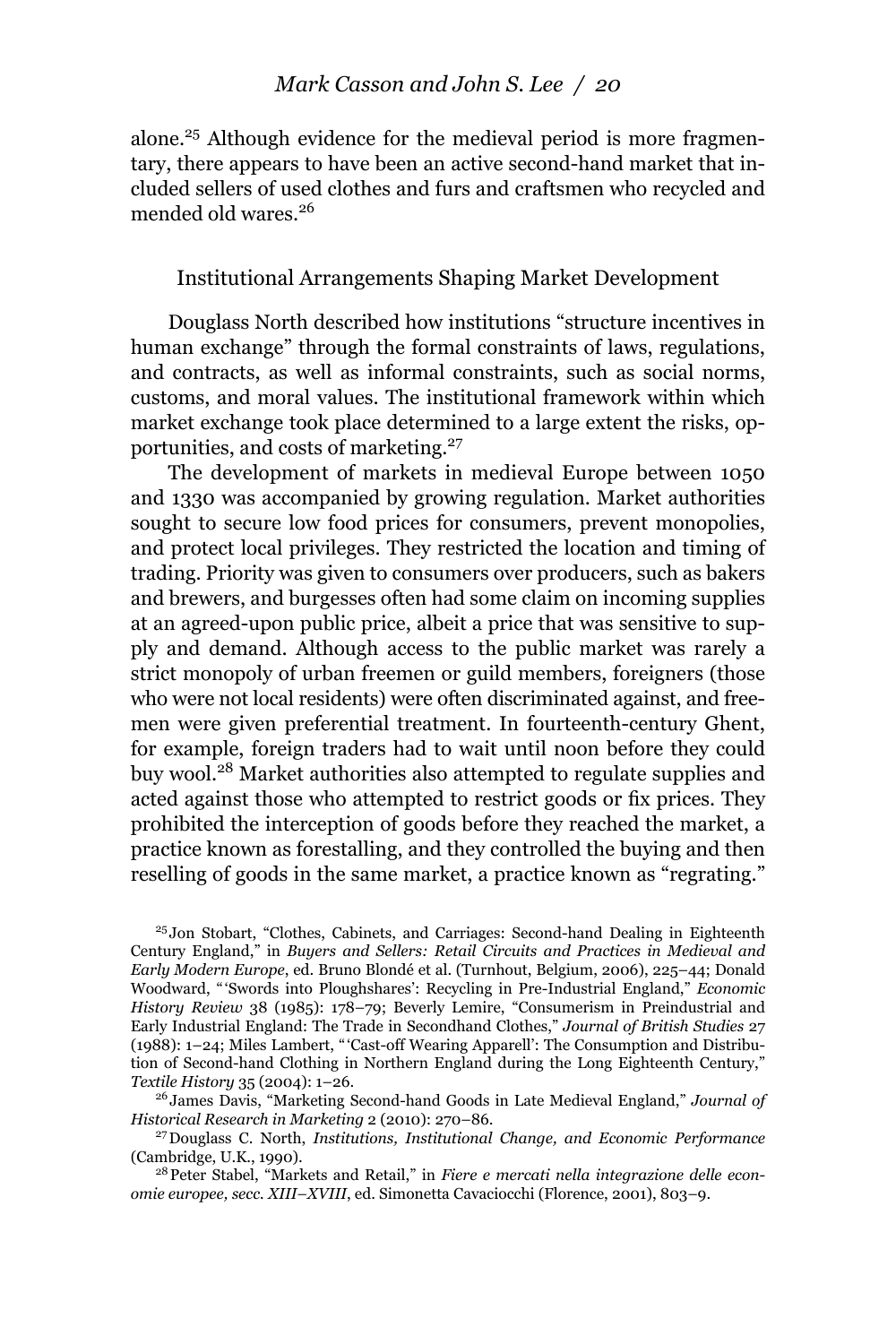The assize of bread spread across Europe during the twelfth and thirteenth centuries. This regulated the weight of a standard loaf against the price of grain, keeping prices fixed or to a minimum while ensuring that producers and traders earned a "reasonable" income. Tolls were usually levied on outsiders and nonburgesses: they were generally fixed by custom, restricted only by the requirement that demands should be reasonable. Authorities commonly standardized weights and measures, regulated methods of payment, and provided for litigation arising directly from markets and fairs. The enforcement of these regulations was mainly left to local courts. Essentially, such mechanisms were designed to maintain the commercial advantages of the town's own burgesses, to control quality, and to raise revenue.<sup>29</sup> The infrastructure of formal markets symbolized the political and economic power of a settlement and its government, and could range from a simple open space to elaborate covered buildings. Marketplaces provided the forums for civic rituals, the dissemination of news, and political and judicial activities.<sup>30</sup>

Periods of harvest failure and food shortages led local and national authorities to make even greater interventions in markets to ensure that supplies were available at reasonable prices, corn was not exported or wasted, and individuals did not profit excessively. In England, the Crown ordered national searches of grain stocks in 1527–28, which were repeated in the Privy Council's Books of Orders at times of shortage in the sixteenth and seventeenth centuries. These were more than simply checks on the quantities of grain available, as they sought to ensure that inhabitants did not hoard grain beyond their immediate needs, but brought it to the marketplace. There were many parallels between these market regulations and the ideas promoted in sermons and moral texts as authorities tried to restrict what they considered to be morally unacceptable behavior.<sup>31</sup>

Many of the cultural ideas of medieval markets, such as the moral duty of traders toward the common good, together with many of the regulatory mechanisms, like the assize of bread, remained features of

29 Britnell, "Local Trade, Remote Trade," 194; Richard H. Britnell, *The Commercialisation of English Society, 1000–1500*, 2nd ed. (Manchester, 1996), 90–97; Maryanne Kowaleski, *Local Markets and Regional Trade in Medieval Exeter* (Cambridge, U.K., 1995), 180–92; James Davis, "Baking for the Common Good: A Reassessment of the Assize of Bread in Medieval England," *Economic History Review* 57 (2004): 465–502; Catherine Casson, "A Comparative Study of Prosecutions for Forgery in Trade and Manufacturing in Six English Towns, 1250 to 1400," unpublished PhD diss., University of York, 2010.

30 Stabel, "Markets and Retail," 800, 816; James Masschaele, "The Public Space of the Marketplace in Medieval England," *Speculum* 77 (2002): 383–421.

31 John S. Lee, "Grain Shortages in Late Medieval Towns," in *Markets and Entrepreneurs in Medieval England: Essays in Honour of Richard Britnell*, ed. Ben Dodds (Woodbridge, 2011); R. B. Outhwaite, *Dearth, Public Policy, and Social Disturbance in England, 1550– 1800* (London, 1991).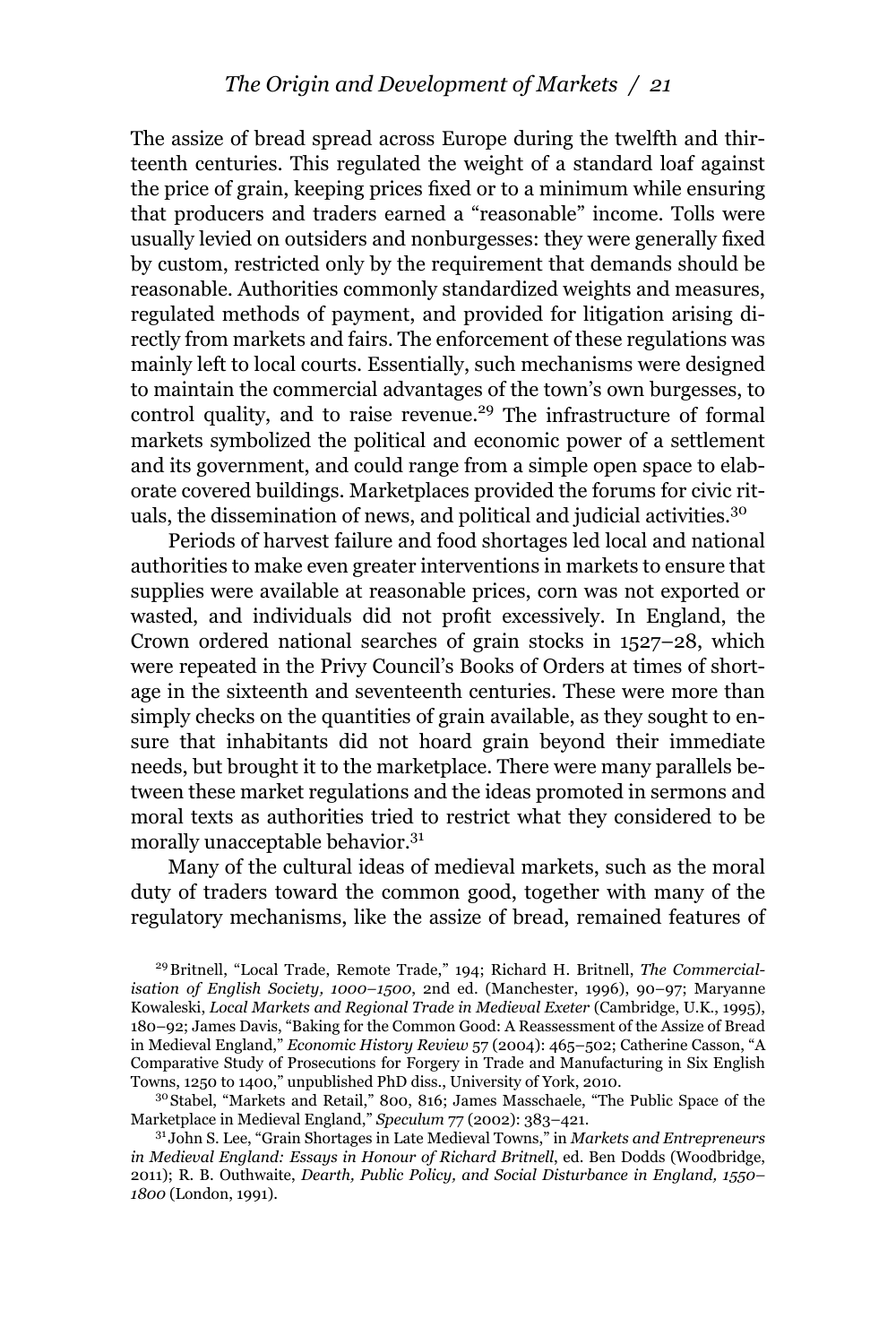the early modern period.<sup>32</sup> E. P. Thompson identified the "moral economy of the crowd" in late eighteenth-century England, which was built upon medieval concepts of just price, fair profits, and mutual social responsibility. Middlemen were distrusted, price-raising opposed, and gains at the expense of the poor were condemned.<sup>33</sup>

Guilds have been traditionally viewed as imposing high costs and restrictive practices that led to the transfer of production, particularly in cloth manufacture, from towns to the countryside. Recent research, however, has shown that in a number of cities, including Antwerp, Amsterdam, London, and Venice, guilds responded to market forces and helped to regulate the development of the urban economy. Guilds provided members with financial support and cheap credit, enforced quality standards, protected members from exploitation, and enabled urban artisans to acquire and deploy skills.<sup>34</sup>

Other institutional developments occurring during the Middle Ages included major transitions in methods of commerce. These took place in Europe during the thirteenth century, largely initiated by merchants from northern and central Italy, which have been labeled the "commercial revolution." Businesses became large enough and continuous enough to maintain sedentary merchants, who specialized in financing and organization, specialist carriers, and full-time agents, who resided overseas. These divisions emerged first on routes from northern Italian ports to the Levant, but by the end of the thirteenth century, colonies of agents could be found in Paris, London, Bruges, Seville, Barcelona, and Montpellier. Partnerships and financing became more permanent with the formation of trading companies and transferable shares, while other innovations included commercial accountancy, notably double-entry bookkeeping, international and local banking, marine insurance, and commercial courier services.<sup>35</sup>

By the fourteenth century, systems of credit supported all types of commerce. International systems of credit allowed merchants to transfer money along the busiest trading routes, using bills of exchange.<sup>36</sup> Only more recently, however, have historians looked down the occupational

36 M. M. Postan, "Credit in Medieval Trade," in *Medieval Trade and Finance*, ed. M. M. Postan (Cambridge, U.K., 1973), 1–27.

<sup>32</sup> James Davis, *Medieval Market Morality: Life, Law and Ethics in the English Marketplace, c.1200–c.1500* (Cambridge, U.K., forthcoming).

<sup>33</sup> E. P. Thompson, "The Moral Economy of the English Crowd in the Eighteenth Century," *Past and Present* 50 (1971): 76–136.

<sup>34</sup> Richard Mackenney, *Tradesmen and Traders: The World of the Guilds in Venice and Europe, c.1250–c.1650* (Totowa, N.J., 1987); S. R. Epstein, "Craft Guilds in the Pre-modern Economy: A Discussion," *Economic History Review* 61 (2008): 155–74.

<sup>&</sup>lt;sup>35</sup> Peter Spufford, *Power and Profit: The Merchant in Medieval Europe* (London, 2002), 16–59.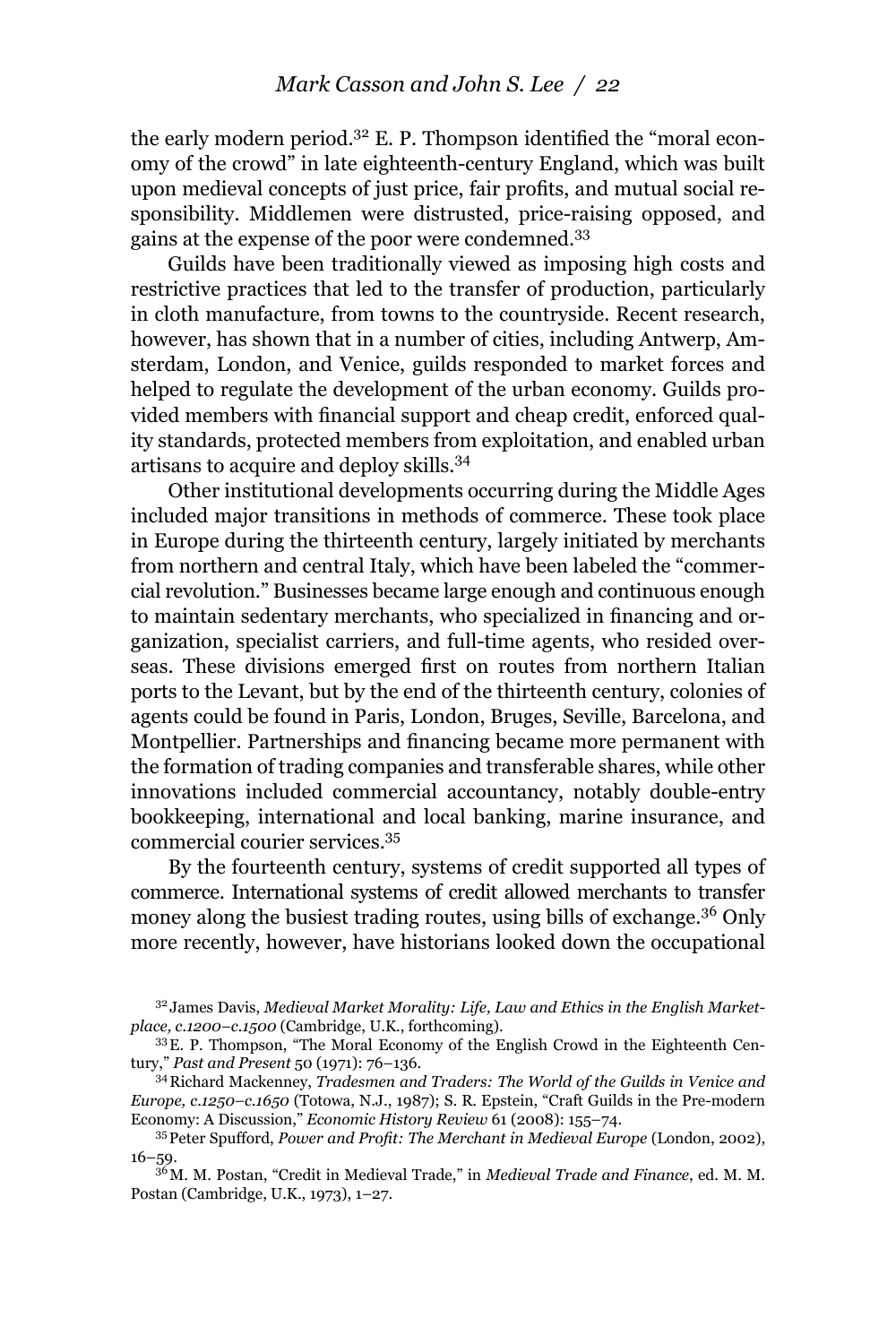and social strata, to find that peasants were also involved in extensive and complex networks of credit. Older interpretations, which viewed credit before the advent of modern financial institutions as limited and having only a sporadic impact on ordinary people, have been challenged by recent studies showing that credit was an important and dynamic element in preindustrial agrarian societies, and that a range of legal institutions developed at national and local levels for the prosecution of debts and enforcement of contracts.<sup>37</sup>

Stephan Epstein argues that state formation was the principal driver of market integration in Europe after the Black Death. Political integration increased domestic stability, improved market coordination, and reduced the power of feudal lords and towns, with their localized interests, fiscal exactions, and overlapping and competing jurisdictions. Fairs, often backed by political support, challenged the trading rights of established towns. The dukes of Milan, for example, during the fifteenth century, established or strengthened the authority of lesser towns and communities over fairs and markets, enabling them to form a power base against the Lombard city states. Examining the grain markets in Tuscany and Lombardy, Epstein found that political centralization reduced price volatility and increased market integration.38 While many early modern states pursued mercantilist policies of regulation to direct and control the benefits of trade, they also assisted the development of markets by clarifying property rights, providing more security for transactions through better law enforcement, and helping to foster new institutions, such as colonial trading companies.<sup>39</sup>

It has been argued that the institutional rigidity of formal markets, centered as they were in specific towns and activities, made them ill equipped to cope with the changing pattern and content of trade in the sixteenth and seventeenth centuries. Rural centers of trade began to expand rapidly beyond the supervision of urban craft guilds, while both new industries and long-established industries expanded in the countryside, spawning new organizational forms of trade that were better adapted to the range and scale of activity.<sup>40</sup> There was, however, a range

37 Elaine Clark, "Debt Litigation in a Late Medieval English Village," in *Pathways to Medieval Peasants*, ed. J. A. Raftis (Toronto, 1981), 247–79; Chris Briggs, *Credit and Village Society in Fourteenth-Century England* (Oxford, 2009); Craig Muldrew, *The Economy of Obligation: The Culture of Credit and Social Relations in Early Modern England* (London, 1998); Laurence Fontaine, "Antonio and Shylock: Credit and Trust in France, c.1680–c.1780," *Economic History Review* 54 (2001): 39–57.

38 S. R. Epstein, *Freedom and Growth: The Rise of States and Markets in Europe, 1300– 1750* (London, 2000); Epstein, "Regional Fairs," 472.

39 Robert A. Dodgshon, "The Changing Evaluation of Space, 1500–1914," in *An Historical Geography of England and Wales*, ed. Robert A. Dodgshon and R. A. Butlin, 2nd ed. (London, 1990), 261–63.

40 Ibid., 264–65.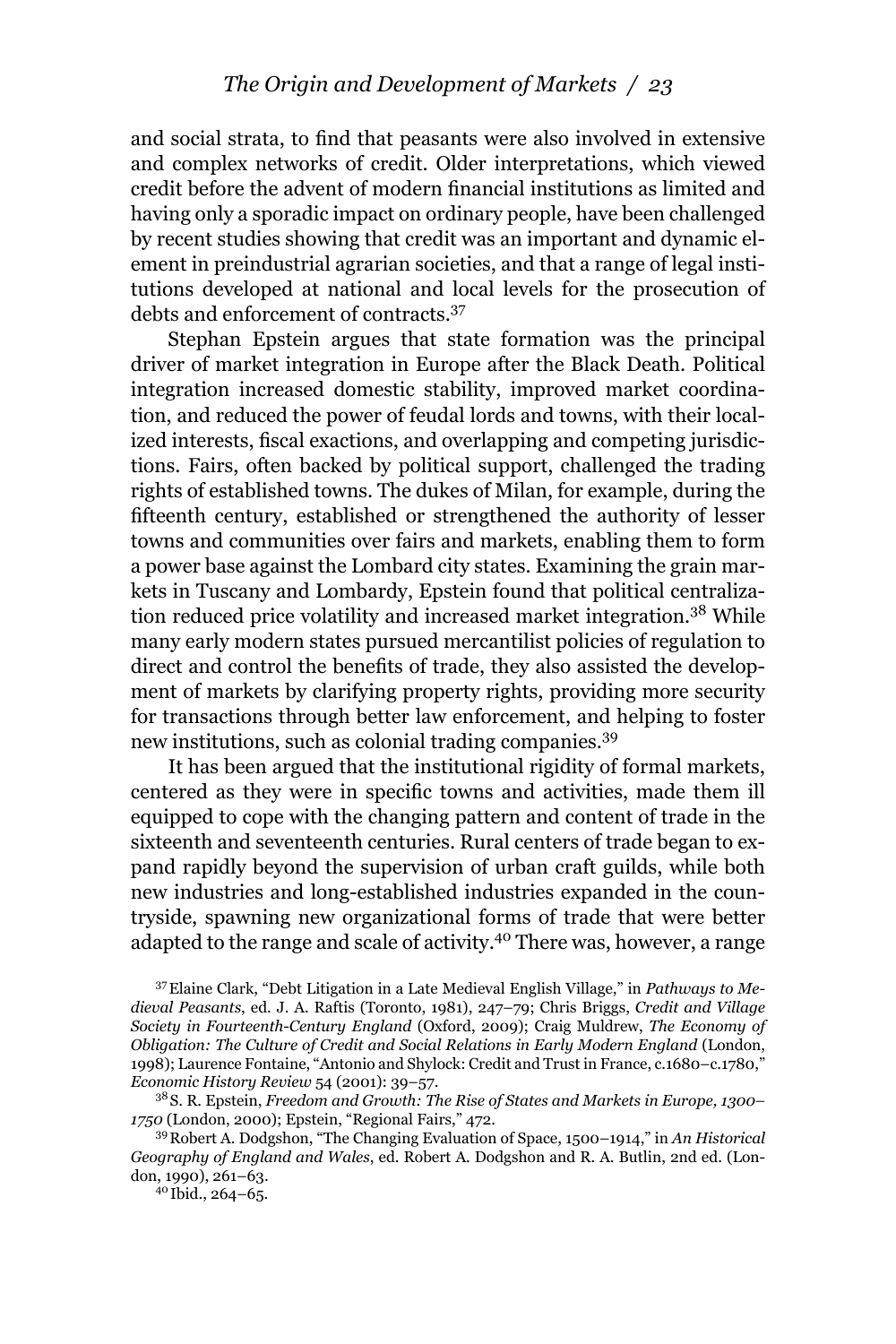of economic activity during the Middle Ages that lay outside formal markets, whether through informal marketing practices or through the industries to be found in less regulated locations, such as city suburbs or rural areas.

The development of less regulated markets that rely on competition, rather than on statutory or moral regulation to guarantee a fair deal for the customer, has been variously dated in England from the tenth to the nineteenth centuries. As market activity grew, the amount of information that had to be collated and processed increased transaction costs and encouraged the move to more efficient forms of organization. North argued that regulated medieval markets were appropriate for the modest level of medieval trade, but that as the volume of trade expanded and the problems of bringing sufficient buyers and sellers together to generate a competitive price were reduced, a shift to markets was inevitable. Markets enabled more transactions and larger volumes of goods to be exchanged at lower transaction costs. So a growth in market activity made established forms of marketing less efficient and gave newer forms of marketing, better adapted to the new scale of operation, a cost advantage.<sup>41</sup>

Despite concepts of "free markets," institutional structures continue to influence modern markets. The introduction of telegraph and telephone networks in the U.S. was shaped by government institutions and civic ideals as well as technological innovation. These developments encouraged competition between rival providers of telegraph networks in the 1840s, but hastened the consolidation of telephone corporations as public utilities from the 1880s.42 The U.S. federal government acted as a decisive agent in creating a mass consumer culture during the twentieth century, subsidizing shipping and transport through the U.S. postal system, streamlining transport through the construction of highways, and providing market services through specialized bureaus and agencies.<sup>43</sup>

### The Changing Role of Large-Scale Consumers

While many markets were located at key points on transport networks, such as road junctions and river crossings, some of the earliest markets were sited at centers of law and religion, which were not always

<sup>41</sup> Douglass C. North, "Markets and Other Allocative Systems in History: The Challenge of Karl Polanyi," *Journal of European Economic History* 6 (1977): 703–16; Dodgshon, "Changing Evaluation of Space," 260, 264–68.

<sup>42</sup> Richard R. John, *Network Nation: Inventing American Telecommunications* (Cambridge, Mass., 2010).

<sup>43</sup> William Leech, *Land of Desire: Merchants, Power and the Rise of a New American Culture* (New York, 1993), 351.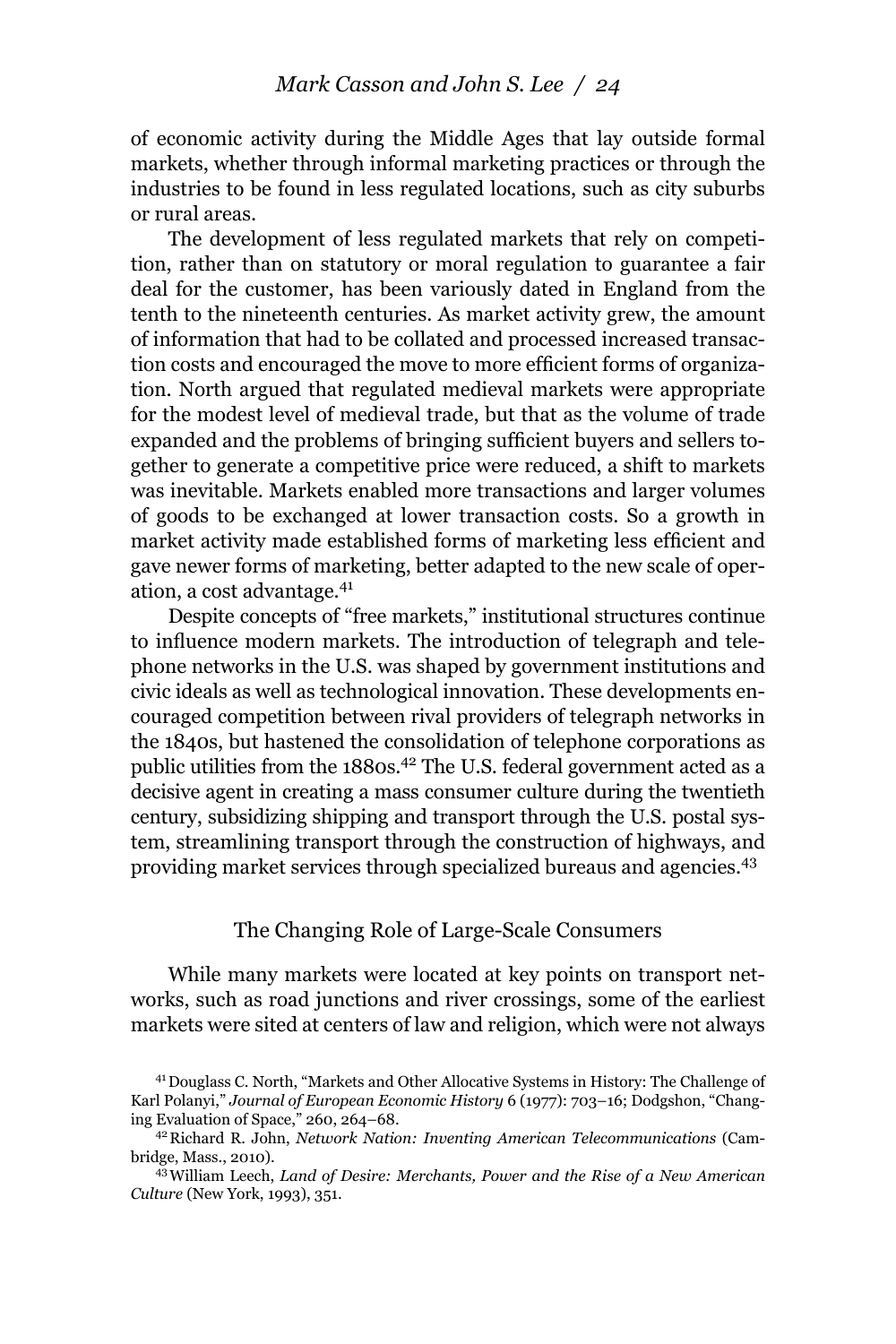closely linked to major roads and rivers. The existence of local consumer demand is the explanation of this phenomenon. These early market centers included important manorial hubs that controlled large territorial areas and major churches, which regularly attracted large groups of potential traders. In England, for example, Anglo-Norman markets were often linked with the establishment of castles, like Launceston in Cornwall, and with the foundation of monasteries, such as Battle, in Sussex. Similarly, in Wales, although towns were located principally for military purposes, they were often placed at ecclesiastical sites that already formed local focal points. Large aristocratic and ecclesiastical households were significant consumers, and also suppliers, as markets provided the opportunity to sell the agricultural produce that formed a large part of their incomes.<sup>44</sup> The inhabitants of New Woodstock in Oxfordshire claimed that Henry II had founded their town to provide lodgings for his retinue when he visited his manor house at Woodstock "for love of a certain woman called Rosamond." Henry II granted a market, probably in response to the trade that had gravitated to this site of the court, and a small community of tradesmen, craftsmen, and royal servants grew up as well.<sup>45</sup> While some of these creations became part of the marketing structure, others did not make the transition from merely satisfying aristocratic demands to acting as wider centers of marketing for their surrounding regions.

In the twelfth and thirteenth centuries, consumption demands from royal, aristocratic, and ecclesiastical households led to the development of major trade networks in luxury goods. These consumers also stimulated the development of local markets and fairs that provided outlets for the disposal of agricultural produce, which formed much of the incomes of these large landowners, as well as providing income through tolls and rents for stalls. The local elite also patronized religious and charitable institutions, including monasteries, hospitals, almshouses, and schools whose residents also boosted local demand.<sup>46</sup>

Demand generated by the largest urban markets impacted on agricultural and industrial production in their hinterlands. Using evidence from fourteenth-century England and late eighteenth-century France,

<sup>44</sup> Britnell, *Commercialisation*, 21–23; David Palliser, ed., *Cambridge Urban History of Britain*, vol. 1: *600–1540* (Cambridge, U.K., 2000), 44; Grenville Astill, "Medieval Towns and Urbanization," in *Reflections: Fifty Years of Medieval Archaeology, 1957-2007*, ed. Roberta Gilchrist and Andrew Reynolds (Leeds, 2009), 260.

<sup>45</sup> Palliser, *Cambridge Urban History*, 264; *Victoria County History: Oxfordshire*, vol. 12 (London, 1990), 326, 360, 369.

<sup>46</sup> Spufford, *Power and Profi t*, 60–139; Barbara Harvey, "The Aristocratic Consumer in England in the Long Thirteenth Century," in *Thirteenth-Century England*, vol. 6: *Proceedings of the Durham Conference*, ed. Michael Prestwich, Richard Britnell, and Robin Frame (Woodbridge, 1997), 17–37.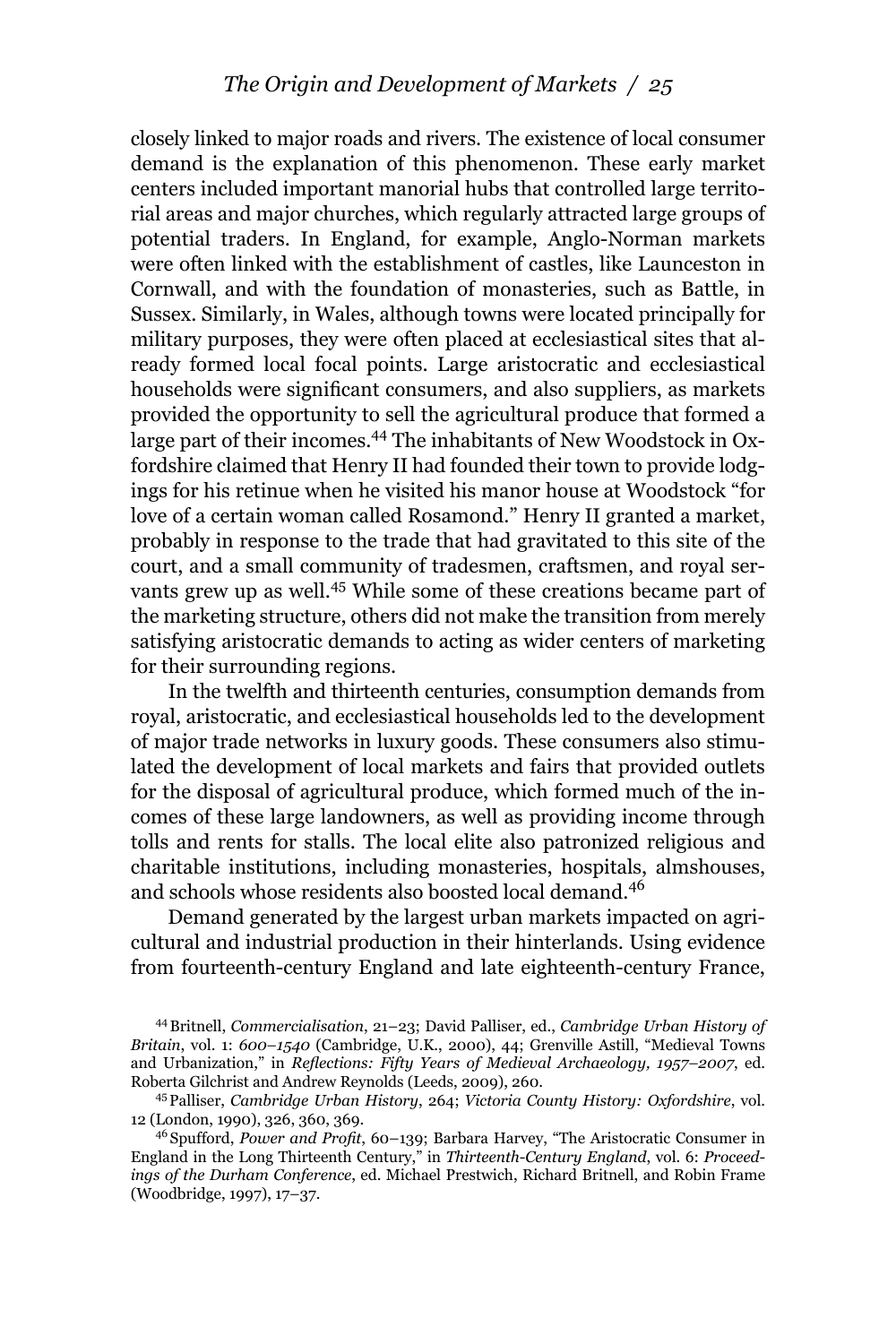Bruce Campbell, Mark Overton and George Grantham argue that urbanization can act as a hothouse, generating technological improvements and innovations denied to other areas lying beyond the hinterland of these major markets.47 The impact of London's phenomenal expansion from the late sixteenth century has similarly been described in terms of an "engine of growth," stimulating, through the demands of trade and consumption, changes in manufacturing and marketing; but, even in 1300, the city was drawing foodstuffs from large parts of southeastern England.48 The size of the medieval cities of northern Italy made them dependent on trade for foodstuffs with less urbanized parts of the South. Domenico Lenzi of Florence estimated, in 1329, that the city's own region could routinely supply the city with grain for only five months each year. The city drew wheat, oil, and wood from the kingdoms of Naples and Sicily. Paris was supplied with wheat and wine along the rivers Rhine, Oise, and Seine, as well as staples from up to forty miles away by road.<sup>49</sup>

Supplying large cities encouraged traders to respond to regional price differences and created more integrated markets. By 1330, the Mediterranean and North Sea trading areas of Europe had achieved a significant degree of integration. In northern France, for example, grain prices varied little between markets in Saint Omer, Aire, Béthune, and Douai, while markets in Exeter and London were closely integrated through coastal transport. There was also regular export of grain from the Baltic to urban centers in England and the Netherlands at this time.<sup>50</sup>

47 Bruce M. S. Campbell and Mark Overton, "A New Perspective of Medieval and Early Modern Agriculture: Six Centuries of Norfolk Farming, c.1250–c.1850," *Past and Present* 141 (1993): 99–105; George Grantham, "Agricultural Supply during the Industrial Revolution: French Evidence and European Implications," *Journal of Economic History* 49 (1989):  $43 - 72.$ 

<sup>48</sup> F. Jack Fisher, "The Development of London as a Centre of Conspicuous Consumption in the Sixteenth and Seventeenth Centuries," and "London as an 'Engine of Economic Growth," in *London and the English Economy, 1500-1700*, ed. Penelope J. Corfield and Negley B. Harte (London, 1990), 105–18, 185–98; Edward Anthony Wrigley, "A Simple Model of London's Importance in Changing English Society and Economy, 1650–1750," in *Towns in Societies: Essays in Economic History and Historical Sociology*, ed. Philip Abrams and Edward Anthony Wrigley (Cambridge, U.K., 1978); Bruce M. S. Campbell, et al., *A Medieval Capital and its Grain Supply: Agrarian Production and Distribution in the London Region, c.1300* (London, 1993).

49 David Abulafi , "Southern Italy and the Florentine Economy, 1265–1370," *Economic History Review*, 2nd ser., 33 (1981): 377–88; Richard H. Britnell, "Markets and Incentives: Common Themes and Regional Variations," in *Agriculture and Rural Society after the Black Death*, ed. Ben Dodds and Richard H. Britnell (Hatfield, 2008), 10.

50 Britnell, "Local Trade, Remote Trade," 202; James A. Galloway, "One Economy or Many? Markets, Regions and the Impact of London, c. 1300–1600," in, *Trade, Urban Hinterlands, and Market Integration, c.1300–1600*, ed. James A. Galloway (London, 2000), 23–42; Nils Hybel, "The Grain Trade in Northern Europe before 1350," *Economic History Review* 55 (2002): 219–47.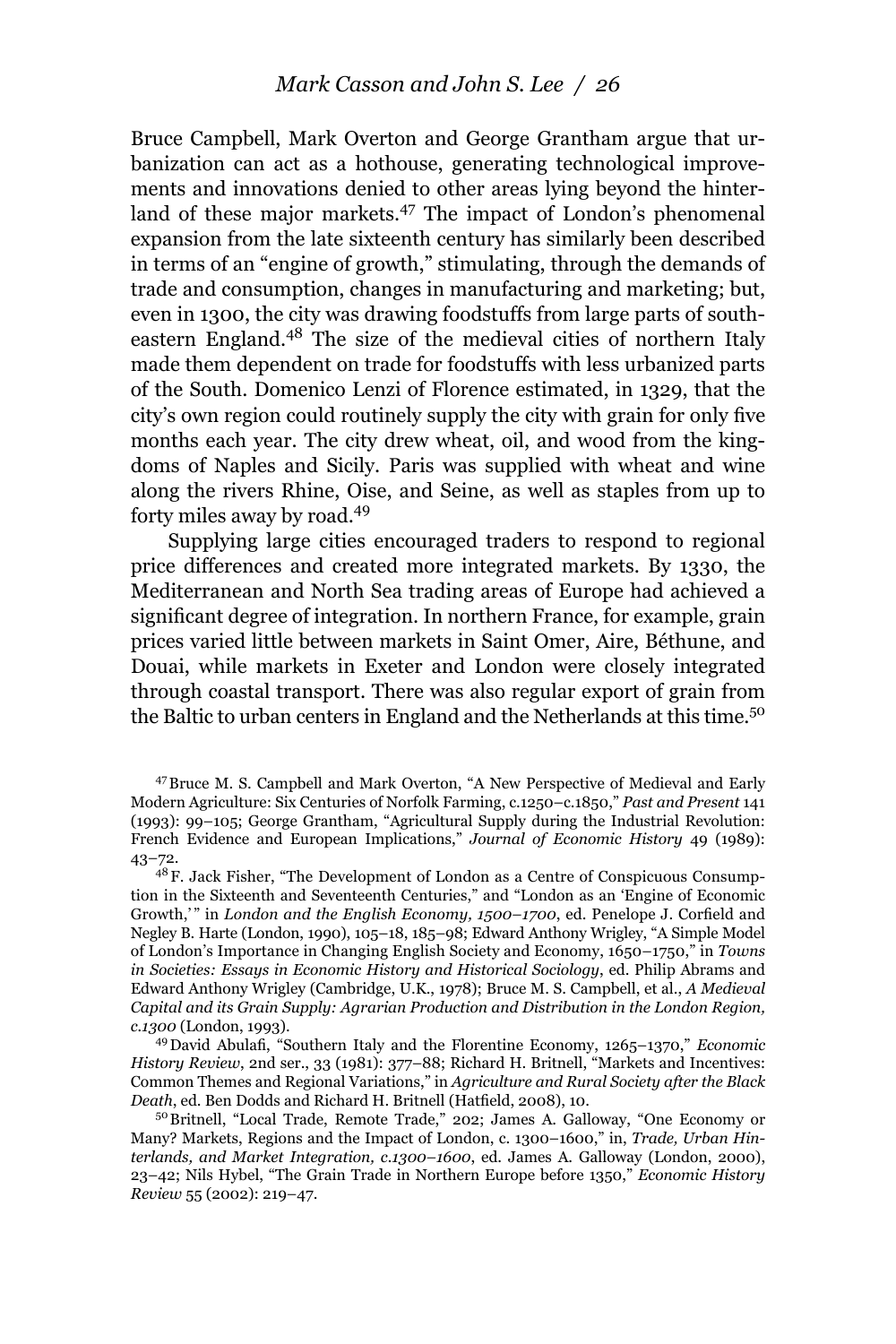Demand from Edinburgh and Glasgow had created two subnational markets for grain in Scotland by the second half of the seventeenth century, which began to coalesce at the end of that century.<sup>51</sup>

The idea of a consumer revolution in the eighteenth century, complementing the Industrial Revolution, has been linked to major developments in the organization and practice of retailing that allowed the wider distribution, marketing, and selling of an increasing range of luxury items.52 The concept of an "industrious revolution," in which the appearance of new consumer goods led families to work longer and enjoy less leisure, has also been debated.53 Aspects of the consumer revolution, however, have subsequently been identified in earlier periods, including the seventeenth century and the late fourteenth and fifteenth centuries, with the appearance of new consumer goods, increases in the amount and range of possessions, and the penetration of consumer demand further down the social scale.<sup>54</sup> Research on the purchasing habits of the monks of Durham Priory, as well as on other groups in medieval England, has shown that individuals and institutions could be discerning consumers, making decisions on where to make their purchases based on perceptions of the range, quality, and price of goods available.55

The largest urban centers played a significant role in meeting consumer demand, as their markets provided access to a wider range of goods and services than any available elsewhere. Margaret Paston wrote to her son asking him to buy cloth in London because of the "right febill cheys" in the drapers' shops of Norwich, England's largest provincial city, in the later fifteenth century.<sup>56</sup> Success in the London market could provide a route to markets across England. Josiah Wedgwood secured the custom of the eighteenth-century London elite and was then able to sell cheaper wares to the middle and lower classes: a customer in

51 Alex J. S. Gibson and T. Christopher Smout, "Regional Prices and Market Regions: The Evolution of the Early Modern Scottish Grain Market," *Economic History Review* 48 (1995): 258–82.

52 Neil McKendrick, John Brewer, and J. H. Plumb, *The Birth of a Consumer Society: The Commercialisation of Eighteenth-century England* (London, 1982).

53 Jan De Vries, "The Industrial Revolution and the Industrious Revolution," *Journal of Economic History* 54 (1994): 249–70; Gregory Clark and Ysbrand Van Der Werf, "Work in Progress? The Industrious Revolution," *Journal of Economic History* 58 (1998): 830–43.

54 Lorna Weatherill, *Consumer Behaviour and Material Culture in Britain, 1660–1760*  (London, 1988); Christopher Dyer, *An Age of Transition? Economy and Society in England in the Later Middle Ages* (Oxford, 2005), 126–57; Maryanne Kowaleski, "A Consumer Economy," in *A Social History of England, 1200–1500*, ed. Rosemary Horrox and Mark Ormrod (Oxford, 2004), 238–59.

55 Christopher Dyer, "The Consumer and the Market in the Later Middle Ages," *Economic History Review*, 2nd ser., 42 (1989): 305–27; Miranda Threlfall-Holmes, *Monks and Markets: Durham Cathedral Priory, 1460–1520* (Oxford, 2005).

56 Derek Keene, "Medieval London and Its Region," *London Journal* 14 (1989): 106.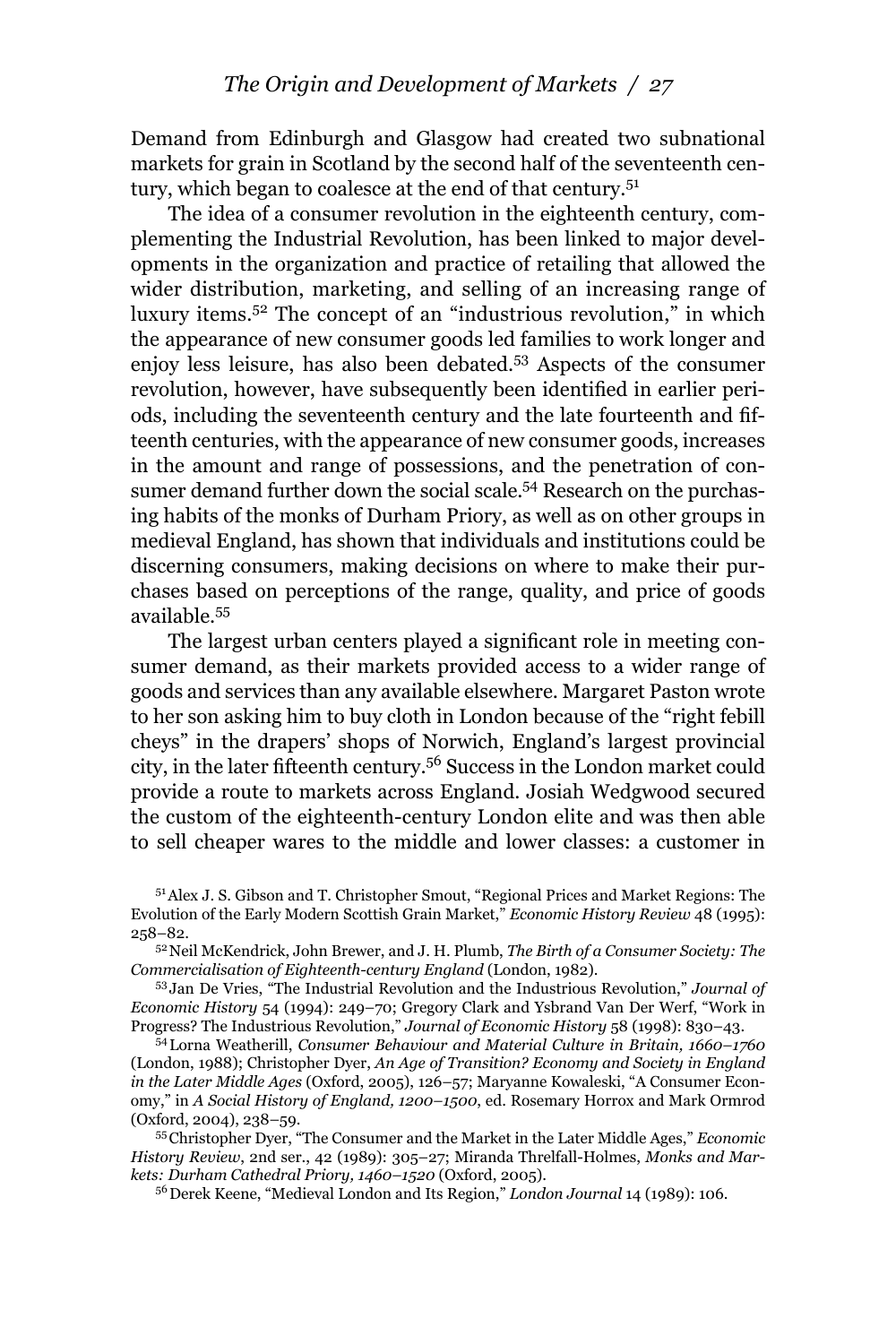Newcastle-upon-Tyne requested one of his styles of dinner service because it was "much used in London at present."<sup>57</sup>

# Competition between Market Centers Restructures Networks

Market centers faced competition from neighboring markets. Early market proprietors obtained charters that gave them a legal monopoly, but the scope of such monopolies was often undermined by the subsequent award of charters to neighboring rivals. Henry I's edict restricting trade within Cambridgeshire to the borough of Cambridge, for example, was offset by over seventy market and fair grants to other settlements within the county.<sup>58</sup>

Towns could invest in a reputation for efficient market regulation and good amenities for visitors. Larger towns developed markets for specific commodities and supported covered accommodation. Halls built for the purpose of selling cloth were constructed in the Low Countries in the thirteenth century, while in London, Blackwell Hall, which was granted to the city in 1396, became the central market hall for cloth, and "Colchester hall," described in 1528, contained specialized salesrooms for particular textiles.59 Towns could gain reputations based on perceptions of the range, quality, and price of goods available in their markets; the efficiency of their regulation; and the amenities they provided. John Leland toured England from around 1539 to 1545 and described particular markets as "celebrate," "very good and quik," and, conversely, as "poore," "meane," and "of no price."60 Some products were associated with particular places, informing consumers about the types of goods and their quality, providing an early type of branding. These included cloths known as Bristol reds and Stroudwaters, Barnstaples, Tavistocks, and Kendal cloth, as well as Banbury and Essex cheeses.<sup>61</sup>

Changes in demand led to restructuring of market networks. In England, which had a dense network of markets and fairs before the Black Death  $(1348-49)$ , the population decline of the late fourteenth and fifteenth centuries resulted in a reduction in this infrastructure. Twothirds of pre–Black Death markets may have been lost by the sixteenth

<sup>57</sup> Wrigley, "A Simple Model of London's Importance," 233.

<sup>58</sup> Frederick W. Maitland, *Township and Borough* (Cambridge, U.K., 1898): 40; John S. Lee, *Cambridge and Its Economic Region, 1450–1560* (Hatfield, 2005), 87, 117.

<sup>59</sup> Richard H. Britnell, *Growth and Decline in Colchester, 1300–1525* (Cambridge, U.K., 1986), 177.

<sup>60</sup> John S. Lee, "The Functions and Fortunes of English Small Towns at the Close of the Middle Ages: Evidence from John Leland's *Itinerary*," *Urban History* 37 (2010): 24–25.

<sup>61</sup> Dyer, *Age of Transition*, 143.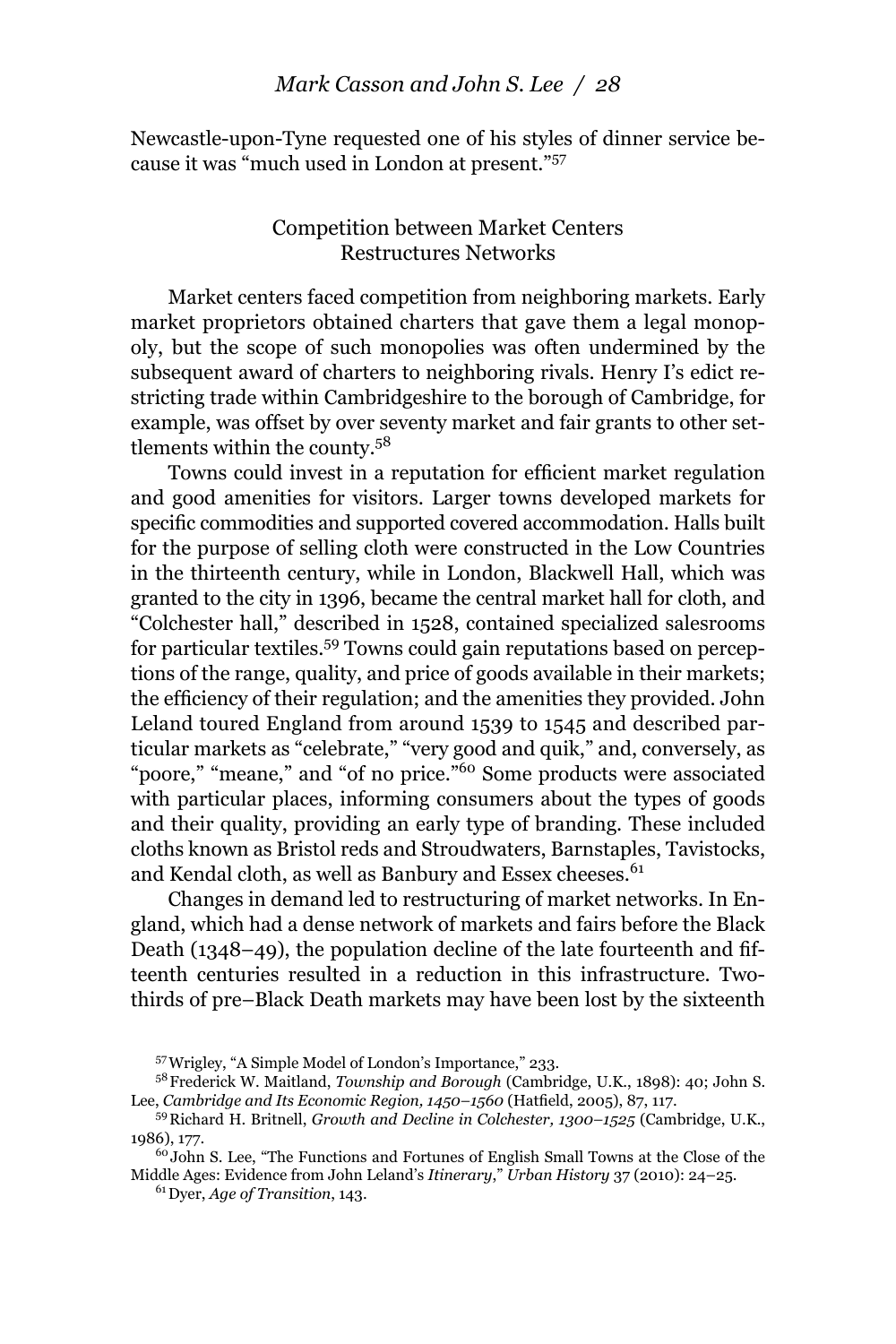century. In some cases, charters had probably been obtained for markets and fairs that never actually functioned, but in other cases, the decline was real, reflecting a smaller population, the increased availability of land, and the reduction of landless smallholders, which many of these markets had primarily served.<sup>62</sup> Across England and other parts of Europe, the new marketing networks created by the population decline led to the growth of regional fairs. In northern Lombardy, fairs attracted livestock and horse traders, and fairs at Briançon traded livestock, cloth, metal ore, and salt. Fairs in Denmark and Poland served regional trades in livestock. Epstein argues that these fairs challenged the trading privileges of established towns.<sup>63</sup> In late medieval England, while, like markets, many local fairs declined or disappeared, other fairs provided outlets for cloth production in urban and rural areas, the livestock trade, the fishing industry of Devon, and saffron cultivation in Essex and Cambridgeshire. These products formed part of the growing demand for consumer goods and leisure in this period, particularly among the middle and lower classes.<sup>64</sup>

Improved transport links led to the growth of markets that could take advantage of these links. In the eleventh and twelfth centuries, the replacement of oxen by horses, resulting in the adoption of the horseshoe, horse collar, and four-wheeled cart, supported the growth in overland trade and fairs across Europe. Improved designs in oceangoing shipping in the late fifteenth and sixteenth centuries reduced transport costs and stimulated Hansa and Dutch merchants to trade with the Baltic. The accessibility of the Dutch capital market facilitated investment in these costly ships.<sup>65</sup> The auction became increasingly important in eighteenth-century England as the construction of turnpike roads and the spread of newspaper advertisements raised public interest in auction sales.<sup>66</sup>

62 Richard H. Britnell, "Urban Demand in the English Economy, 1300–1600," in *Trade, Urban Hinterlands and Market Integration, c.1300–1600*, ed. James A. Galloway (London, 2000), 1–22; James Masschaele, "The Multiplicity of Medieval Markets Reconsidered," *Journal of Historical Geography* 20 (1994): 255–71; Britnell, *Commercialisation*, 233–25.

<sup>63</sup> S. R. Epstein, "Regional Fairs, Institutional Innovation, and Economic Growth in Late Medieval Europe," *Economic History Review* 47 (1994): 459–82; S. R. Epstein, "Fairs, Towns and States in Renaissance Europe," in *Fiere e mercati nella integrazione delle economie europee, secc. XIII–XVIII*, ed. Simonetta Cavaciocchi (Florence, 2001), 71–90; Ian Blanchard, "The Continental European Cattle Trades, 1400–1600," *Economic History Review*, 2nd ser., 39 (1986): 427–60.

64 John S. Lee, "The Role of Fairs in Late Medieval England," in *Town and Countryside in the Age of the Black Death*, ed. S. H. Rigby and Mark Bailey (Turnhout, Belgium, forthcoming).

65 Van Bavel, *Manors and Markets*, 221–22, 237–38.

66 Stobart, "Clothes, Cabinets, and Carriages"; John R. Walton, "The Rise of the Agricultural Auctioneer in Eighteenth- and Nineteenth-Century Britain," *Journal of Historical Geography* 10 (1984): 15–36.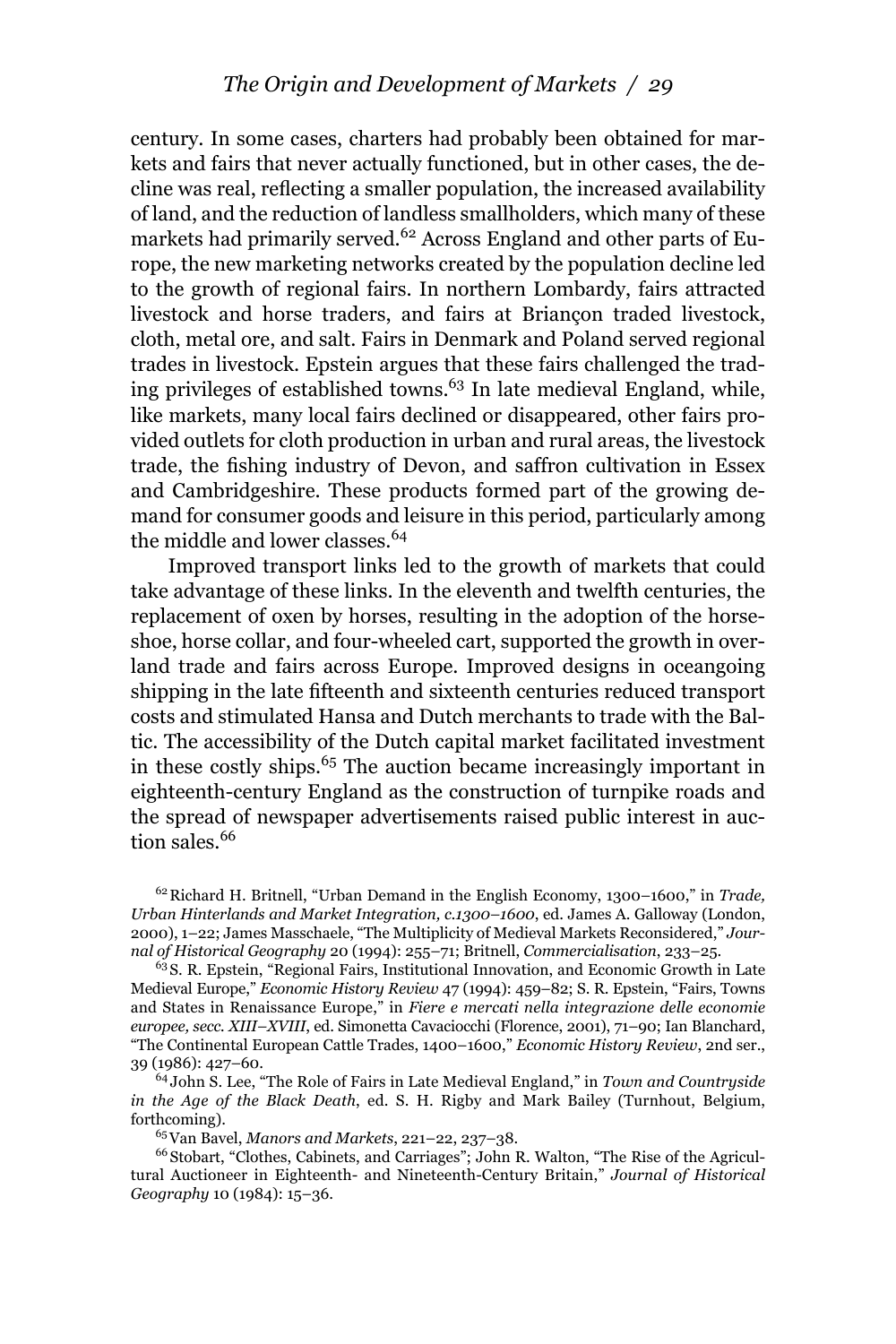Improved transport and communications—particularly during the nineteenth century—together with more sustained demand, encouraged regular rather than periodic distribution of goods, and undermined the role of many fairs. Livestock fairs, for instance, were increasingly replaced by more regular auction markets, often closely linked to the railway network. Produce, livestock, and, subsequently, dairy products were increasingly consigned by rail to large urban centers, and smaller local markets—even those connected to the rail network—went into decline. The speed of rail travel meant that produce from distant locations could arrive still fresh at the market. Urban markets and fairs also experienced a hardening of attitudes during this period, stemming from the noise, nuisance, and trouble that they could generate.<sup>67</sup> As a result, there was a "shakeout" of the smaller and more marginal markets and fairs during the nineteenth century. To some extent this resembled the shakeout that occurred after the Black Death; although the causes were different—improved transportation rather than population decline—the effects were the same—the concentration of market activity in a smaller number of large centers.

## The Persistent Role of Informal Markets

The importance of formal markets and fairs, even in the medieval economy, should not be overstated: it has been suggested that less than half of all commercial transactions passed through formal markets and fairs during any part of the medieval period. Many small transactions could be easily exchanged between neighbors, without any need for buyers and sellers to travel, which the formal institutions required. The range of goods on sale in most markets was restricted to agricultural produce and basic manufactured goods; the regulation of the sale of foodstuffs favored consumers purchasing for their own needs over wholesalers buying in bulk.<sup>68</sup>

Informal market networks included small-scale sales of agricultural produce at the farm gate, enabling rural laborers to purchase grain from their employers or other farmers at prices often below those in the marketplace. Henry Best, in the East Riding of Yorkshire in the 1620s, sold grain ranging from a single peck to several bushels from his home, as well as sending supplies to the market. In Sussex, in 1631, it was reported that "those who have any corne to spare sell it better cheape at

<sup>67</sup> Ian Mitchell, "The Changing Role of Fairs in the Long Eighteenth Century: Evidence from the Midlands," *Economic History Review* 60 (2007): 545–73.

<sup>68</sup> Richard Britnell, "Markets, Shops, Inns, Taverns and Private Houses in Medieval English Trade," in *Buyers and Sellers: Retail Circuits and Practices in Medieval and Early Modern Europe*, ed. Bruno Blondé et al. (Turnhout, Belgium, 2006), 109–23.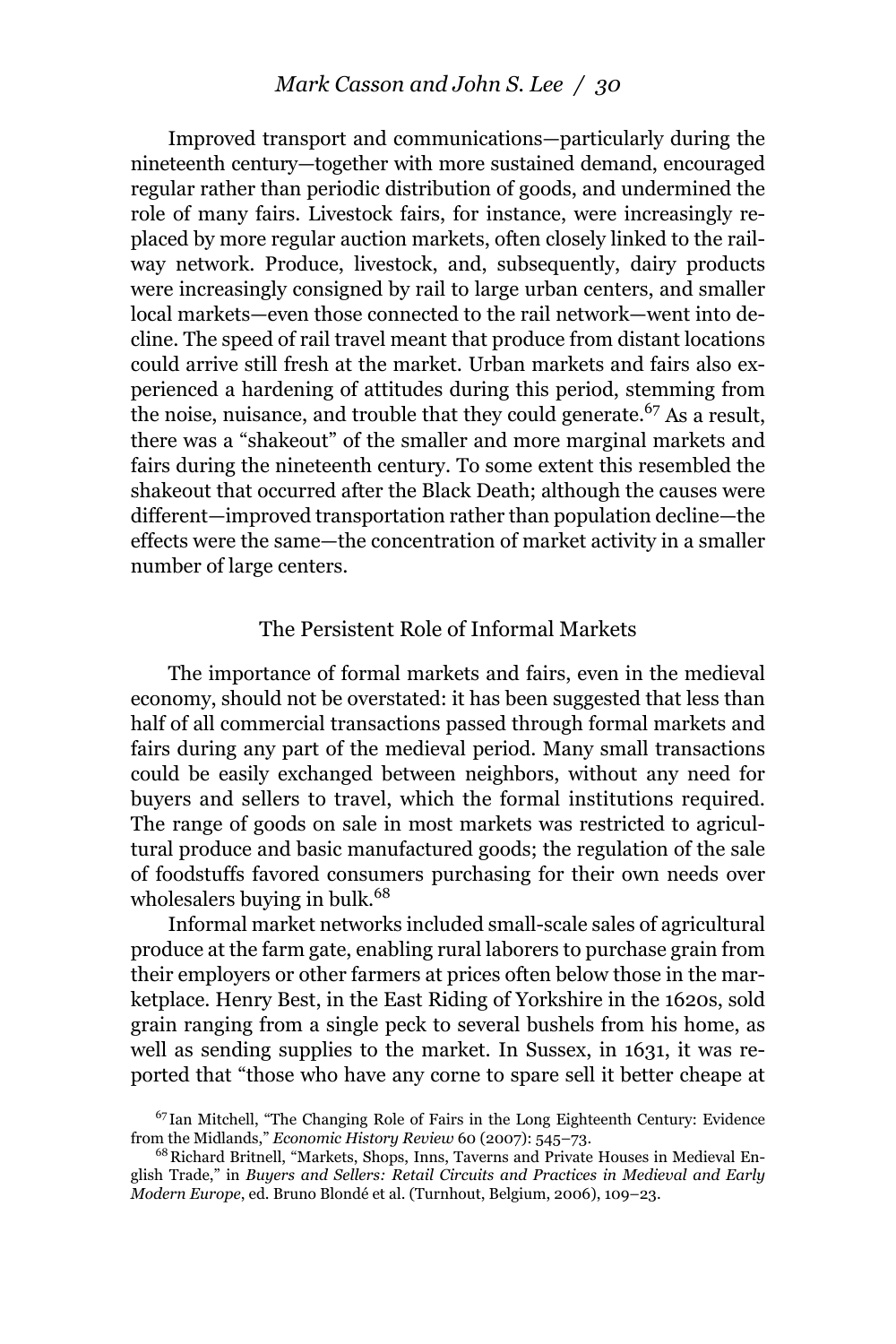home to their poor neighbors then in the markets." This corn could be exchanged on credit for later payment or future work.<sup>69</sup> Informal markets like these reflected both the inefficiencies in moving goods and the time costs of traveling to buy foodstuffs elsewhere, and they may also have provided credit opportunities that were not available in the formal marketplace. Such transactions could still be subject to marketing regulations, however, such as the assize of bread and ale: bakers and brewers were subject to fines amerced in the 1490s and 1510s at Shepreth in Cambridgeshire, for example, a village without a licensed market.<sup>70</sup>

Sites of informal trade emerged during the Middle Ages in many locations outside formal marketplaces and fairground sites, including suburban villages, estate headquarters, ports and landing places, and on sites where there was no single authority to control or profi t from the trading activities, such as the informal markets at Buntingford in Hertfordshire (formalized by a charter in 1360) and Whittlesford Bridge in Cambridgeshire.<sup>71</sup> The suburbs of major cities, like Southwark in London, provided centers of trade through innkeepers and hucksters.<sup>72</sup> Along the North Sea coast of Holland, a string of informal seaside fish markets emerged during the later fourteenth and fifteenth centuries, from which fish was transported to towns in Holland and neighboring countries.<sup>73</sup>

Inns and taverns were also common locations for informal trade. Inns provided safe storage of goods overnight, and, at places where means of transport changed, they could provide storage until boats, carts, or pack animals were available. The Bardi, a trading company based in Florence, used three innkeepers for this purpose as they transported wool from London to Florence around 1336. Several of the negotiations to buy timber for Rochester Bridge in the earlier fifteenth century took place in taverns, and firewood was sold in Cambridge inns during the fifteenth and sixteenth centuries. By the eighteenth century, hops, corn, cloth, and seed were being traded at inns, and some innkeepers provided rudimentary banking. Peddlers in the southern Netherlands arranged sales and auctions at village inns.<sup>74</sup>

69 John Walter, "The Social Economy of Dearth in Early Modern England," in *Famine,*  Disease and the Social Order in Early Modern Society, ed. John Walter and Roger Schofield (Cambridge, U.K., 1989), 100–103.

70 Lee, *Cambridge and Its Economic Region*, 94.

71 Chris Dyer, "The Hidden Trade of the Middle Ages: Evidence from the West Midlands of England," *Journal of Historical Geography* 18 (1992): 141–57; Mark Bailey, "A Tale of Two Towns: Buntingford and Standon in the Later Middle Ages," *Journal of Medieval History* 19 (1993): 358; Lee, *Cambridge and Its Economic Region*, 96–97.

72 Martha Carlin, *Medieval Southwark* (London, 1996), 191–229.

73 Dijkman, *Medieval Market Institutions*, 84–121.

74 Britnell, "Markets and Incentives," 9; Lee, *Cambridge and Its Economic Region*, 161; Alan Everitt, "The English Urban Inn, 1560–1760," in *Perspectives in English Urban History*,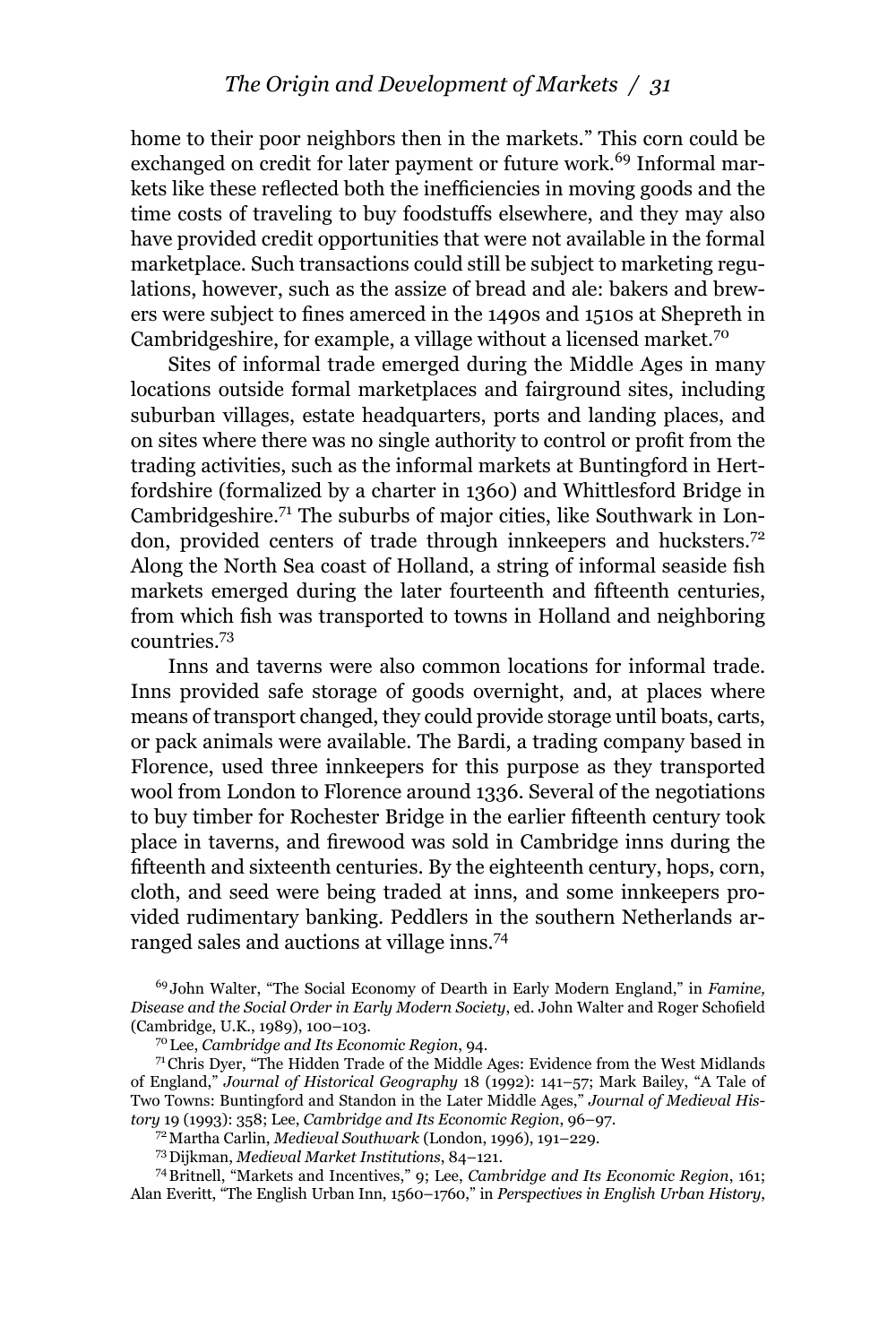Peddlers, hawkers, and street salesmen brought products to customers, saving time traveling to markets, fairs, or shops, although the customer paid a higher price for this service. Street traders, such as hucksters and retailers of cooked food, were prevalent in medieval towns.<sup>75</sup> Street traders also played an important role in London during the early nineteenth century, when demand ran ahead of retail capacity.76 Peddlers seem to have varied in status, from the wandering semi-vagrant to the moderately well-off trader with a home or shop, but they remained essentially itinerant. The term "chapman" seems to have been applied in medieval England to both sedentary and itinerant traders of higher social status than peddlers. Peddlers were particularly prominent in mountainous areas of Europe, linking these regions to wider trading routes.<sup>77</sup> Peddlers flourished on the edges of official markets and in the unregulated arenas of suburbs, villages, inns, and private houses. "A Treatise concerning the Staple," written c.1519–35, described the "many pedlars and chapmen, that from fair to fair, from markett to markett, carieth it to sell in horspakks and fote pakks, in basketts and budgelts, sitting on holydays and sondais in chirche porchis and abbeys dayly to sell all such trifells."78 Seventeenth-century English chapmen sold a wide variety of goods, and were dependent on London suppliers. Their most important wares were textiles—linen, haberdashery, lace, and readymade clothing, particularly handkerchiefs and scarves.79 In 1800, peddlers were still touring the remote upland region of the English Lakes, visiting market towns and fairs. Dorothy Wordsworth described one in her journal: "The Cockermouth Traveller came with thread hardware mustard, &c. She is very healthy, has travelled over the mountains these thirty years . . . . She was going to Ulverston & was to return to Ambleside Fair."<sup>80</sup>

Some peddlers worked for industrial producers, operating as a type of traveling salesman. In 1788, a customs official in Brussels claimed that peddling by industrial producers had grown significantly in the

ed. Alan Everitt (London, 1973), 91-137; Spufford, *Power and Profit*, 203-4; Harold Deceulaer, "Dealing with Diversity: Pedlars in the Southern Netherlands in the Eighteenth Century," in *Buyers and Sellers: Retail Circuits and Practices in Medieval and Early Modern Europe*, ed. Bruno Blondé et al. (Turnhout, Belgium, 2006), 180.

<sup>75</sup> Martha Carlin, "Fast Food and Urban Living Standards in Medieval England," in *Food and Eating in Medieval Europe*, ed. Martha Carlin (London, 1998).

<sup>76</sup> Smith, "Markets of London."

<sup>77</sup> Laurence Fontaine, *History of Pedlars in Europe*, trans. Vicki Whittaker (Oxford, 1996), 8–10.

<sup>78</sup>*Tudor Economic Documents*, 3 vols., ed. R. H. Tawney and Eileen Power (London, 1924), 3: 108–9.

<sup>79</sup> Margaret Spufford, *The Great Reclothing of Rural England: Petty Chapmen and their Wares in the Seventeenth Century* (London, 1984), 43, 78, 90–103.

<sup>80</sup> Dorothy Wordsworth, *The Grasmere Journals*, ed. Pamela Woof (Oxford, 1991), 25.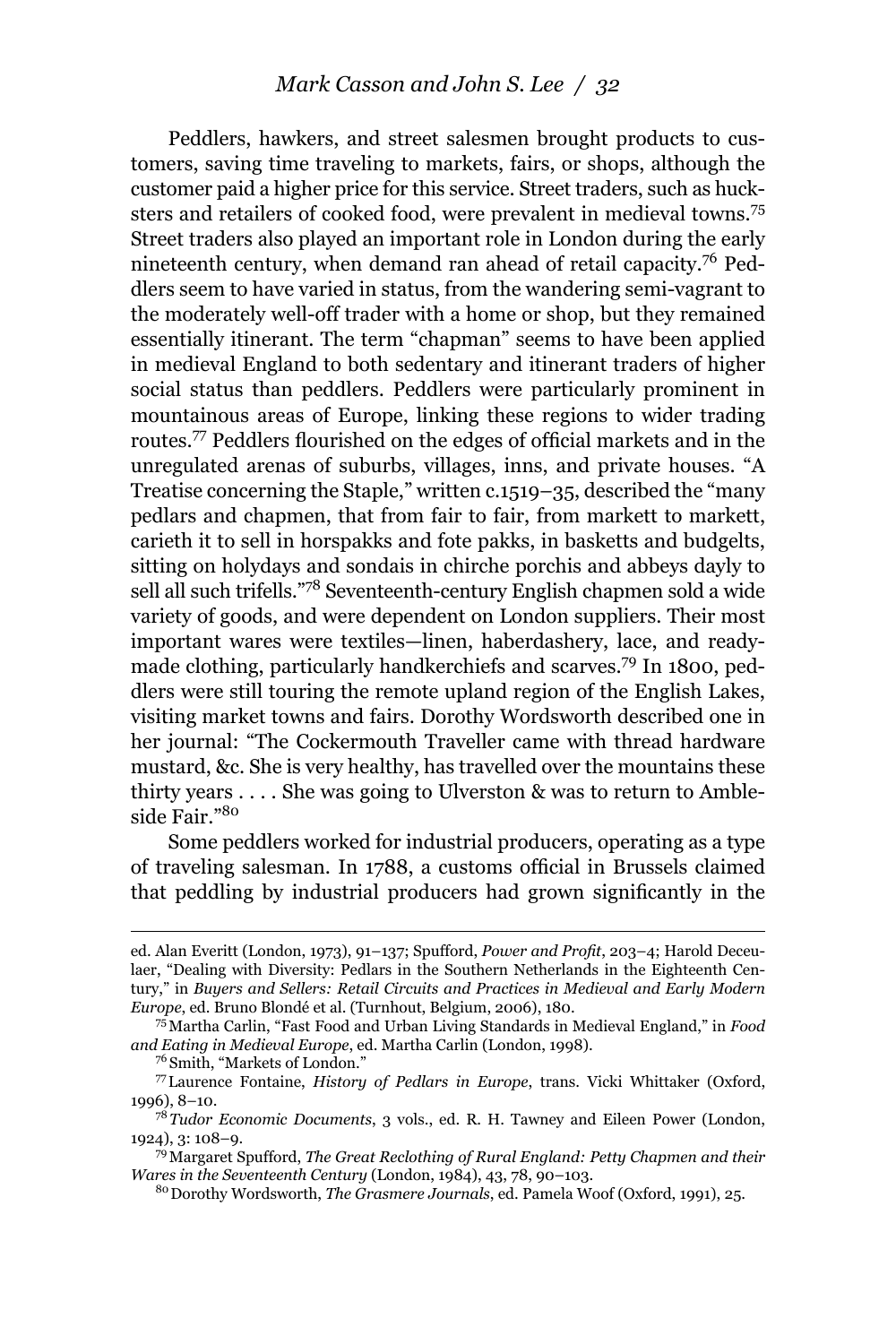whole country. Some of these Belgian peddlers, such as the hosiers of Tournaisis and the Hainaut, worked for industrial producers as both wholesalers and retailers. A similar group emerged in later seventeenthcentury England, known as "Manchester men," who worked for a factory and peddled from shop to shop rather than door to door, selling manufactured goods, including fabrics, ironmongery, cutlery, and watches. Through the use of ostentatious visiting cards and headed notepaper, they created the illusion to their customers that they enjoyed the same status as established merchants.<sup>81</sup>

Such petty retailers could generate hostility. Regulations to discourage small-scale retailing by hawkers and peddlers were promulgated by English authorities in the fifteenth and sixteenth centuries, when sermons, literature, and images promoted a negative attitude, and also in the late nineteenth and early twentieth centuries.<sup>82</sup> Peddlers similarly became the focus of public debate in the Austrian Netherlands in the second half of the eighteenth century, and peddling became illegal in some regions following pressure from mercers' guilds and industrial entrepreneurs.<sup>83</sup>

Not all transactions respected the dichotomy between formal and informal markets. Some high-value transactions between sophisticated parties were arranged away from town and village centers. Manorial estates sold produce to neighboring landlords and tenants and acquired new seeds or livestock in a similar way. Surpluses, particularly of wool and grain, were sold by producers outside formal markets. Wool was purchased in bulk and often in advance of shearing, particularly from monasteries, by Flemish merchants and Italian companies trading in England in the late thirteenth and the fourteenth centuries. Large households, like King's Hall and King's College in Cambridge, obtained most of their grain in the fifteenth and early sixteenth centuries through contracts with local suppliers, supplementing these arrangements with occasional small purchases in the marketplace. Fuel and building materials were also routinely supplied outside markets and fairs, often directly from

<sup>81</sup> Deceulaer, "Dealing with Diversity," 176–77; Ray B. Westerfield, *Middlemen in English Business, Particularly between 1660 and 1760* (New Haven, 1915), 313–14; Fontaine, *Pedlars*, 92–93. For comparison with the twentieth-century salesman, see Walter Friedman, *Birth of a Salesman: The Transformation of Selling in America* (Cambridge, Mass., 2004).

82 John Benson and Laura Ugolini, "Introduction: Historians and the Nation of Shopkeepers," in *A Nation of Shopkeepers: Five Centuries of British Retailing*, ed. John Benson and Laura Ugolini (London, 2003), 11–12; James Davis, " 'Men as March with Fote Packes': Pedlars and Freedom of Mobility in Late-Medieval England," in *Freedom of Movement in the Middle Ages: Proceedings of the Twentieth Harlaxton Symposium*, ed. Peregrine Horden (Donington, 2007), 137–56; Nicholas Alexander and Gary Akehurst, "Introduction: The Emergence of Modern Retailing," *Business History* 40, no. 4 (1998): 1–15.

83 Deceulaer, "Dealing with Diversity," 187–89.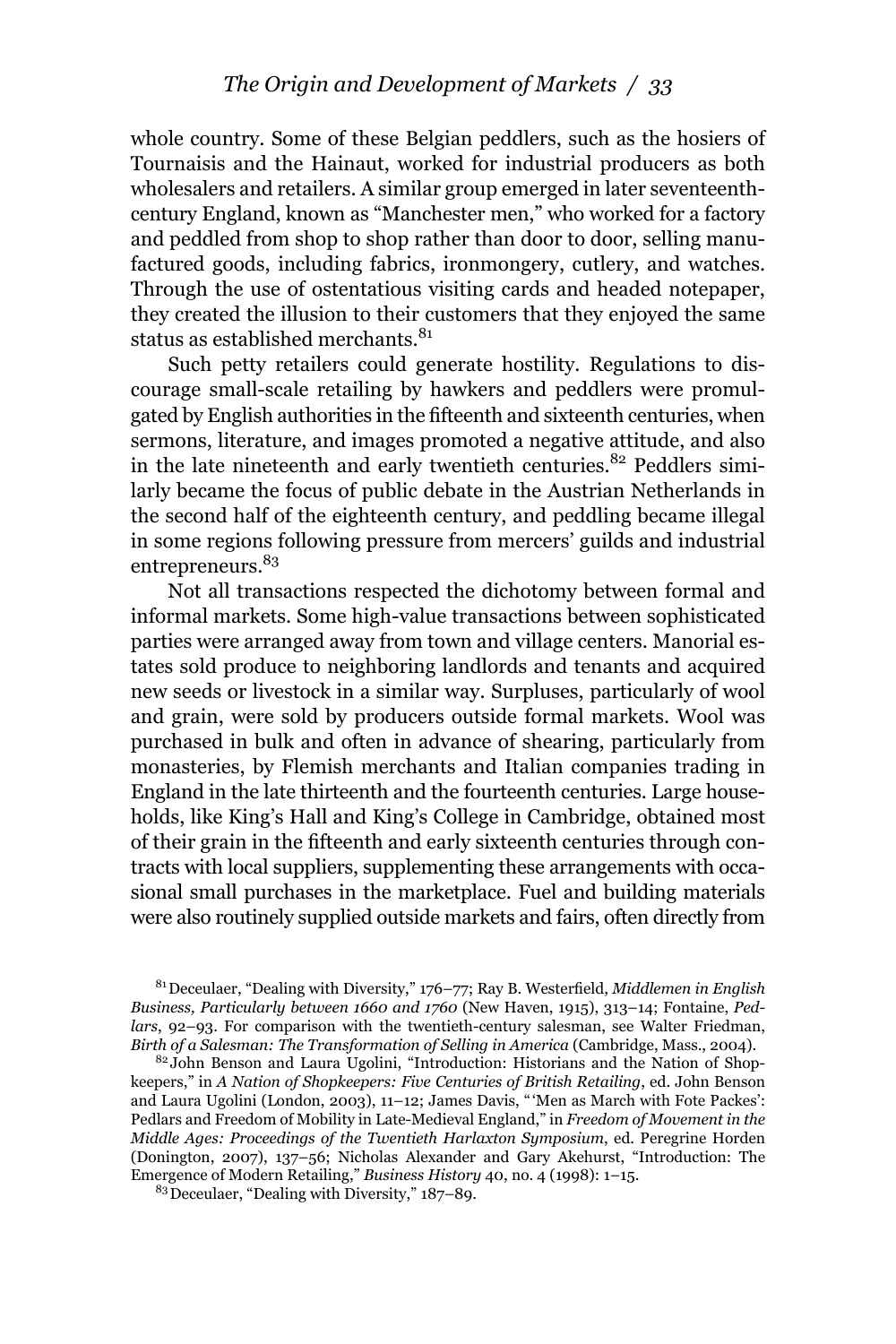# *Mark Casson and John S. Lee / 34*

producers, but also through specialist suppliers such as the "turffeman," "sedgeman," and woodmen from whom King's Hall obtained fuel. $84$ 

#### Conclusions

We have surveyed the evidence on the evolution of markets in Europe from the twelfth century onward. U.S. institutional innovations of the nineteenth and early twentieth centuries were built to some extent upon the European legacy. The market has played a critical role in many of the economic "revolutions" that have been identified by economic historians, from the credit revolution of the fourteenth century, through the commercial revolution and the agricultural revolution of the seventeenth and eighteenth centuries, down to the Industrial Revolution and beyond. While accounts of these revolutions acknowledge the role of the markets in permitting flexible responses to new opportunities, a continuous narrative of market development, spanning successive revolutions, has not been fully developed.

This review of the literature suggests that such a narrative could, in principle, be woven from five interlocking themes derived from the five hypotheses set out above. Considered individually, none of these hypotheses is entirely new, but considered collectively they provide a coherent research agenda that has been missing from previous work.

*The Slow Rate of Market Development.* Although the market is a dynamic institution, the development of markets has been slower than many people have suggested, because institutional arrangements have persisted for longer than previously thought. Markets emerged remarkably early. These early markets revealed many modern features, and in modern markets medieval features still persist, albeit in slightly different guises. The public markets that dominated the medieval economy continued to play an important role in the eighteenth and nineteenth centuries, even in major cities like London. Fixed shops had an early presence, such as those found in twelfth-century London, and fairs, and itinerant retailers continued to be important in the eighteenth century. The growth in informal marketing, once thought to be a phenomenon of the early modern period, has been shown to have been prevalent within the medieval economy. Marketing circuits of formal and informal trade complemented each other. Even many of the revolutionary retailing techniques, once thought to have been pioneered

<sup>84</sup> Adrian Bell, Chris Brooks, and Paul R. Dryburgh, *The English Wool Market, c.1230– 1327* (Cambridge, U.K., 2007), 41–48, 58–63; Britnell, *Commercialisation*, 98–101, 161–63; Lee, *Cambridge and Its Economic Region*, 152–59, 165; John S. Lee, "Feeding the Colleges: Cambridge's Food and Fuel Supplies, 1450–1560," *Economic History Review* 56 (2003): 243–64.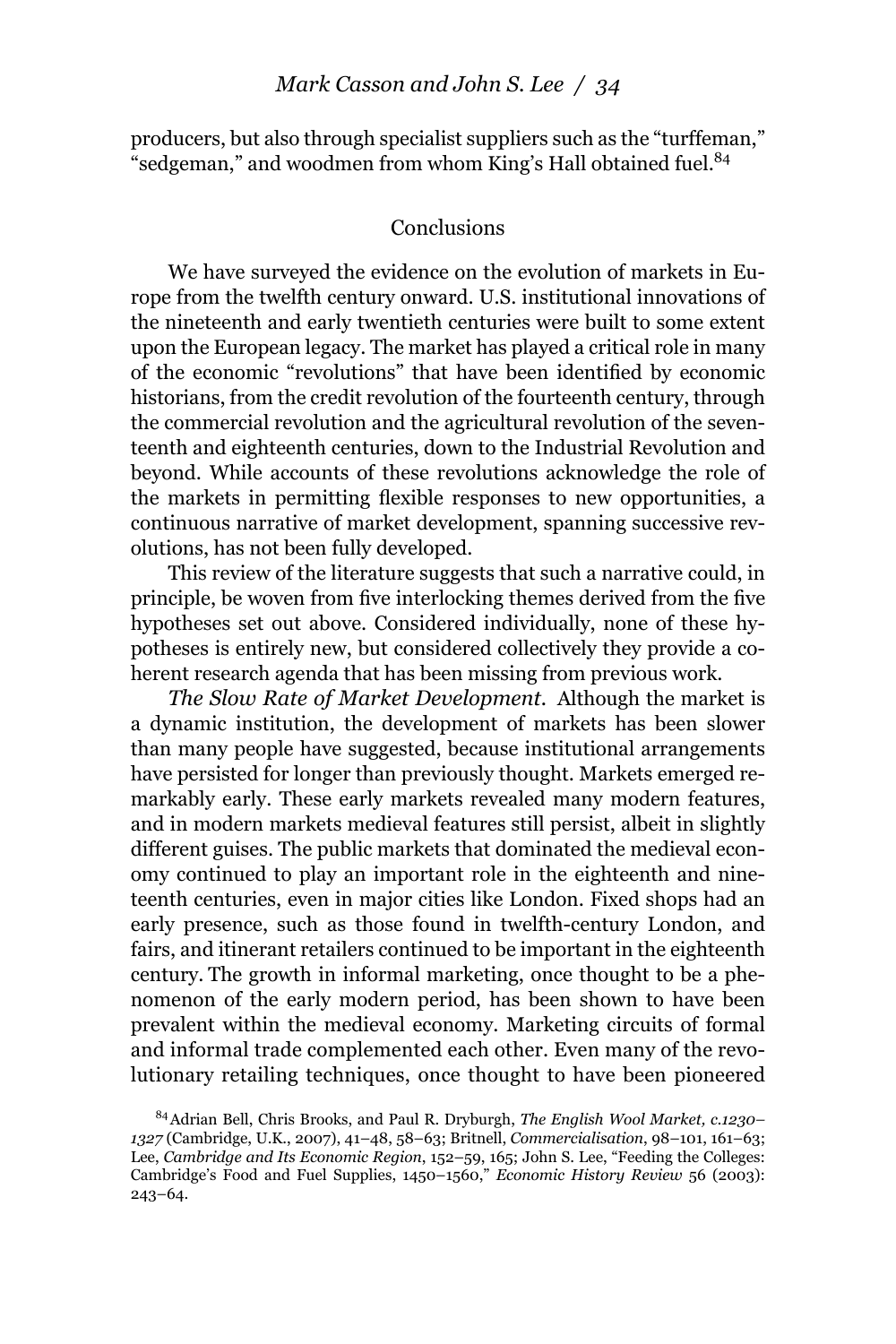by the nineteenth-century department store, have been identified in eighteenth-century large-scale shops. Many supposed innovations and revolutionary changes in marketing therefore had earlier antecedents, which is why the development of markets is better considered in terms of evolutionary, rather than revolutionary, change.

*The Impact of Institutional Arrangements.* While the commercialization hypothesis is correct in its postulation that market institutions have become more sophisticated over time, the process has been more punctuated, and considerably more complicated, than is sometimes suggested. While the reduction of transport and communication costs through road and river improvements, and the subsequent development of railways and ocean shipping, promoted trade and encouraged its concentration in major market centers as the hypothesis asserts, the process was also promoted by institutional developments, including the progressive standardization of trading practices and the growth of commercial organizations. State formation did not inhibit the growth of markets through too much regulation, but, rather, provided public goods, in the form of better standards, which reduced transactions costs and promoted market activity.

*The Prominent Role of Large-Scale Consumers.* Large-scale consumers have always played a prominent role in the growth of formal and informal markets. The nature of these consumers has changed over time, however, and these changes have driven changes in the form that markets take. In elitist medieval societies, royal households and extended aristocratic families created major localized demands that suppliers emerged to fulfill. They also received much of their income in agricultural produce, and markets, both formal and informal, provided an opportunity to dispose of their produce. Cities, with large concentrations of demand, also shaped marketing structures. Working-class demand gave added impetus to the marketing revolution that had begun in the seventeenth century, by introducing a range of cheap mass-produced products packaged into small units and produced to a standardized design. At the same time, the specialization of administrative functions created a professional urban middle class with a demand for standardized luxury items sold through large shops and department stores. As a result, the market increasingly became a forum in which people inspected samples of standardized products prior to purchase, rather than purchasing the very items they inspected. This change in purchasing habits in turn facilitated the growth of large, vertically integrated firms as mass producers of consumer goods for a national (and later an international) market.

*The Impact of Competition between Market Centers.* Local market centers compete with each other. Every town or city sooner or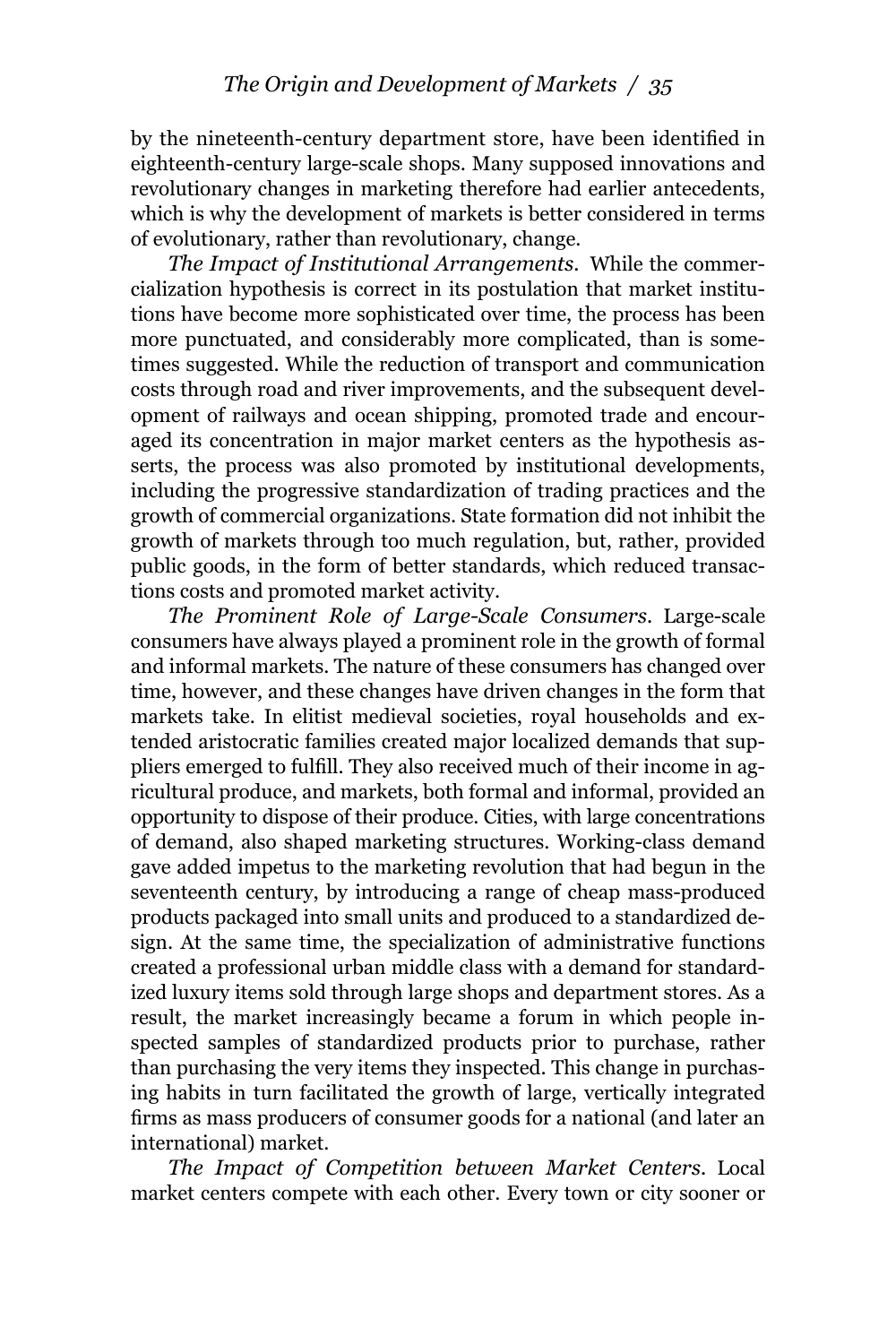later becomes aware of the fact that its neighbors are its commercial rivals. Early market proprietors obtained charters that gave them a legal monopoly, but the scope of such monopolies was often undermined by the subsequent award of charters to neighboring rivals. Towns could invest in a reputation for having efficient market regulation and good amenities for visitors. But while competition seems to have spurred innovation, it encouraged emulation too, and advantages were often eroded as a result. Whenever technical progress reduced transport and communication costs, there was an increased risk of a shakeout of the smaller markets, which could no longer afford to make the investments required to remain competitive.

Although many markets and fairs were established at nodal transport centers where established trade routes intersected, some were founded at relatively remote locations. While some of these peripheral networks were eliminated in the "shakeouts" mentioned above, others survived. The explanation seems to be that these centers were based at special locations that were attractive for leisure pursuits, such as royal residences near to deer parks; strategic in military or administrative terms, such as castles and barracks close to a political frontier; or else possessing religious significance, such as an abbey located close to a shrine or hermitage. Routes would be opened up from various directions to bring in supplies for the residents, resulting in the location's becoming a local or regional hub. The concentration of local trade on the center enabled it to survive, despite competition from better-placed hubs with no special attractions of their own.

*The Prominent Role of Informal Markets in Trade.* Informal markets have always played a prominent role in trade, and they continue to do so. Informal markets remain important when it is difficult to create trust between buyers and sellers through purely formal arrangements based on commercial law. In such cases, trade may have to be embedded in social networks. These networks may already exist, for example, in the form of family or friends, or they may be specially created for the purpose, in the form of merchant guilds. Formal networks were relatively underdeveloped in the early medieval period, and so a wide range of products was traded informally, and guilds had an important role. A weakness of social networks, however, is that, where membership is small, the option to choose a trading partner is rather limited, and so opportunities for collusion are rife. Today it is mainly specialized knowledge-intensive products that are traded informally. Informal trade also remains important when people wish to keep their transactions confidential—perhaps to avoid alerting competitors, or because the transactions are illegal.

Taken together, these hypotheses suggest that firms and markets